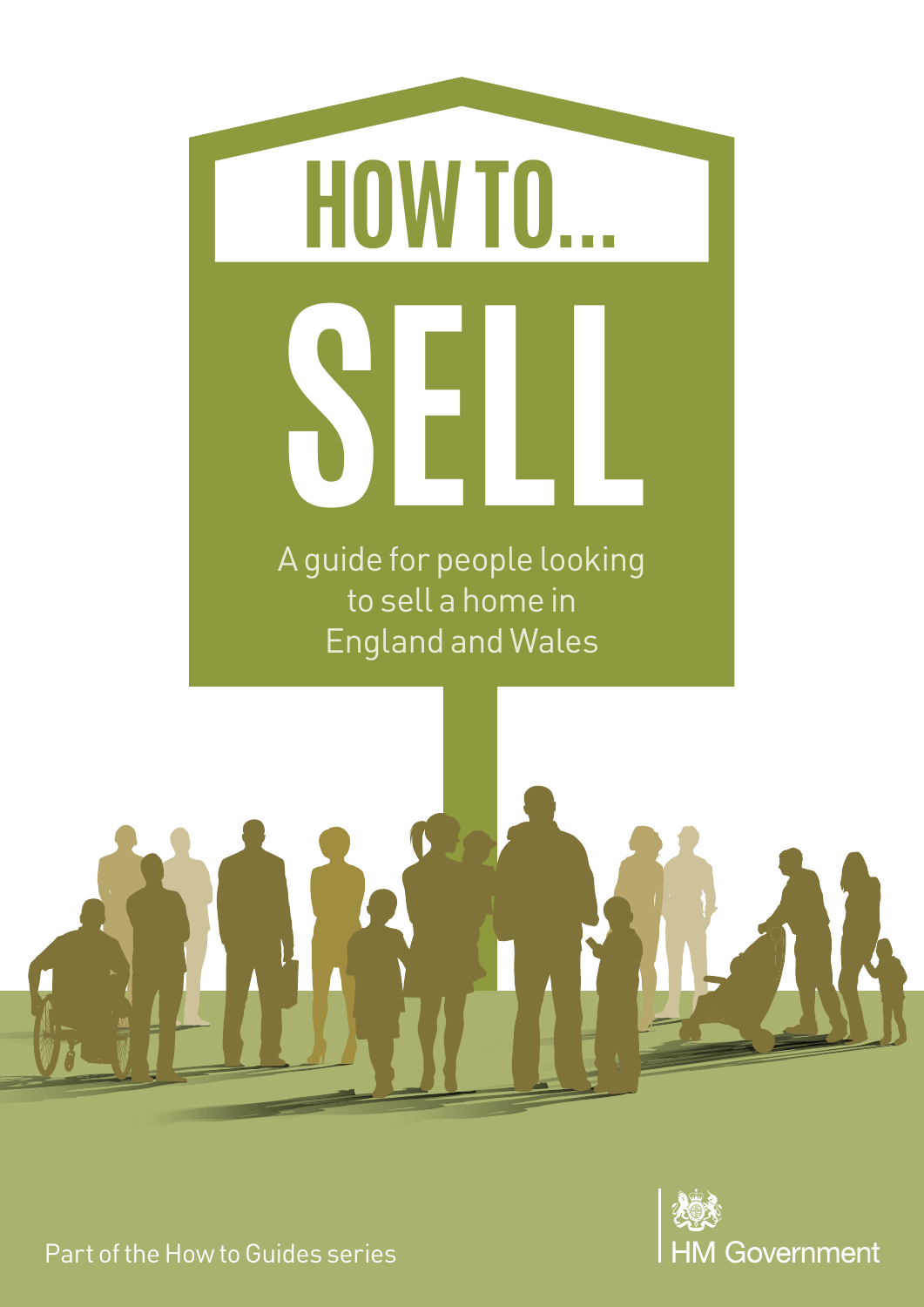# **Contents**

| <b>Introduction</b>                                     | $\overline{\mathbf{3}}$ | <b>Fraud</b>                                      | 9               |
|---------------------------------------------------------|-------------------------|---------------------------------------------------|-----------------|
| Who is this guide for?                                  | 3                       | <b>Showing your property</b>                      |                 |
| How to use this guide                                   | 3                       | <b>Choosing a buyer</b>                           | 10              |
| <b>Understand your finances</b>                         | 3                       | <b>Negotiating</b>                                |                 |
| Before you market your home<br>- getting 'sale ready'   | 4                       | <b>Enquiries</b>                                  | 11              |
|                                                         |                         | <b>Accepting an offer</b>                         | 11              |
| <b>Paperwork</b>                                        | 4                       | What if you get no offers?                        | 12              |
| <b>ID checks</b>                                        | 5                       |                                                   | 12 <sup>2</sup> |
| Making your home 'sale ready'                           | 5                       | What to do if there are<br>problems in your chain |                 |
| Leasehold                                               | 6                       | <b>Exchange</b>                                   | 12 <sup>2</sup> |
| <b>Valuations and price</b>                             | 6                       | <b>Choosing a removal company</b>                 | 13              |
| <b>Selling a rented property</b>                        | 7                       | <b>Preparations for moving</b>                    | 13              |
| <b>Selling in special circumstances</b>                 | $\overline{7}$          | <b>Completion and moving</b>                      | 13              |
| Probate                                                 | 7                       | <b>Post-move</b>                                  | 14              |
| <b>Specialist Retirement Properties</b>                 | $\overline{7}$          |                                                   | 14              |
| Selling under Power of Attorney                         | 7                       | <b>Making a complaint</b>                         |                 |
| How to choose an estate agent                           | 8                       | <b>Buying and selling at the same time</b>        | 14              |
| <b>Referrals</b>                                        | 8                       | Other organisations who can help                  | 15              |
|                                                         |                         | <b>Glossary</b>                                   | 16              |
| Instruct a conveyancer or other<br>legal representative | 9                       | <b>Annex: Key milestones</b>                      | 18              |

This information is frequently updated. Search on [GOV.UK](http://GOV.UK) for **How to Sell** to ensure you have the latest version.

The online version contains links you can click on to get more information.

If you do not have internet access, ask your local library to help.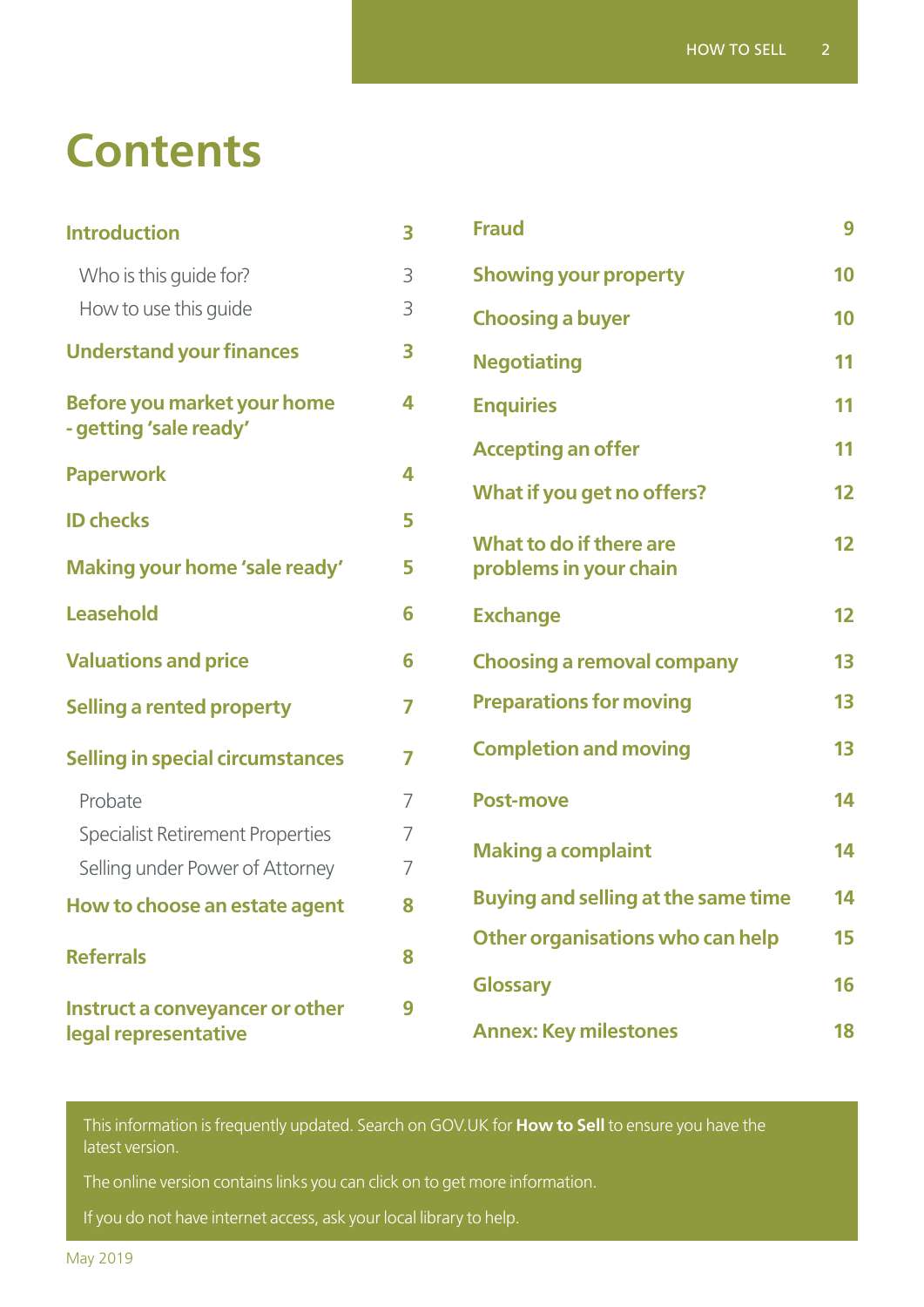# **How to Sell**

# <span id="page-2-0"></span>**Introduction**

Selling a home can be a big undertaking, and the process is often unfamiliar as, on average, we only move every 15 – 20 years. It is really important you are able to get advice from the right people at the right time.

You can avoid stress and speed up the process by understanding what questions to ask, what your rights are, and what responsibilities you have as a home seller. You will find a glossary at the end of this guide for many of the technical terms it uses, including those highlighted in **bold.**

# **Who is this guide for?**



- This guide is for people who are thinking of selling a home. First-time sellers may find it particularly useful, but even more experienced sellers need to know what processes or requirements have changed since their last sale.
- It is focused on **freehold** properties.
	- It includes a short overview of how to sell a leasehold property – more detailed information is available in Government's [How to Lease](https://www.gov.uk/government/publications/how-to-lease) guide.
- It is intended for people purchasing a home in England or Wales. More information on buying property in [Scotland](https://www2.gov.scot/resource/doc/1125/0083346.pdf) or [Northern Ireland](https://www.nidirect.gov.uk/articles/buying-a-home-step-by-step-guide) is available through the links.
- It is intended as a helpful overview of the process; it is not a definitive statement of the law and not all of the steps are mandatory for all cases. If you are thinking of buying a property, you should seek independent financial and legal advice.

# **How to use this guide**

- This guide is best viewed online as it contains hyperlinks.
- If you are reading this on a computer or tablet, you can click on the links to go to other websites which provide more detailed information.
- Hyperlinks are coloured and underlined like this.
- On Android and Windows devices, links work better if you download [Acrobat Reader.](https://get.adobe.com/uk/reader/)

# **Understand your finances**

When you sell your home, you will need enough money to pay off the **remainder of your mortgage,** if you have one. You should speak with your lender or broker to find out how much you owe, including any possible penalties for early repayment.

In addition, when selling, you may also need to pay:

- any other outstanding debts secured against the property
- estate agent fees
- **Energy Performance Certificate (EPC)** fees (unless the property is exempt or a valid certificate already exists)
- legal fees
- land registry fees
- removal costs
- [capital gains tax](https://www.gov.uk/tax-sell-property) if the property is not your primary home or includes a lot of land
- for essential home repairs or improvements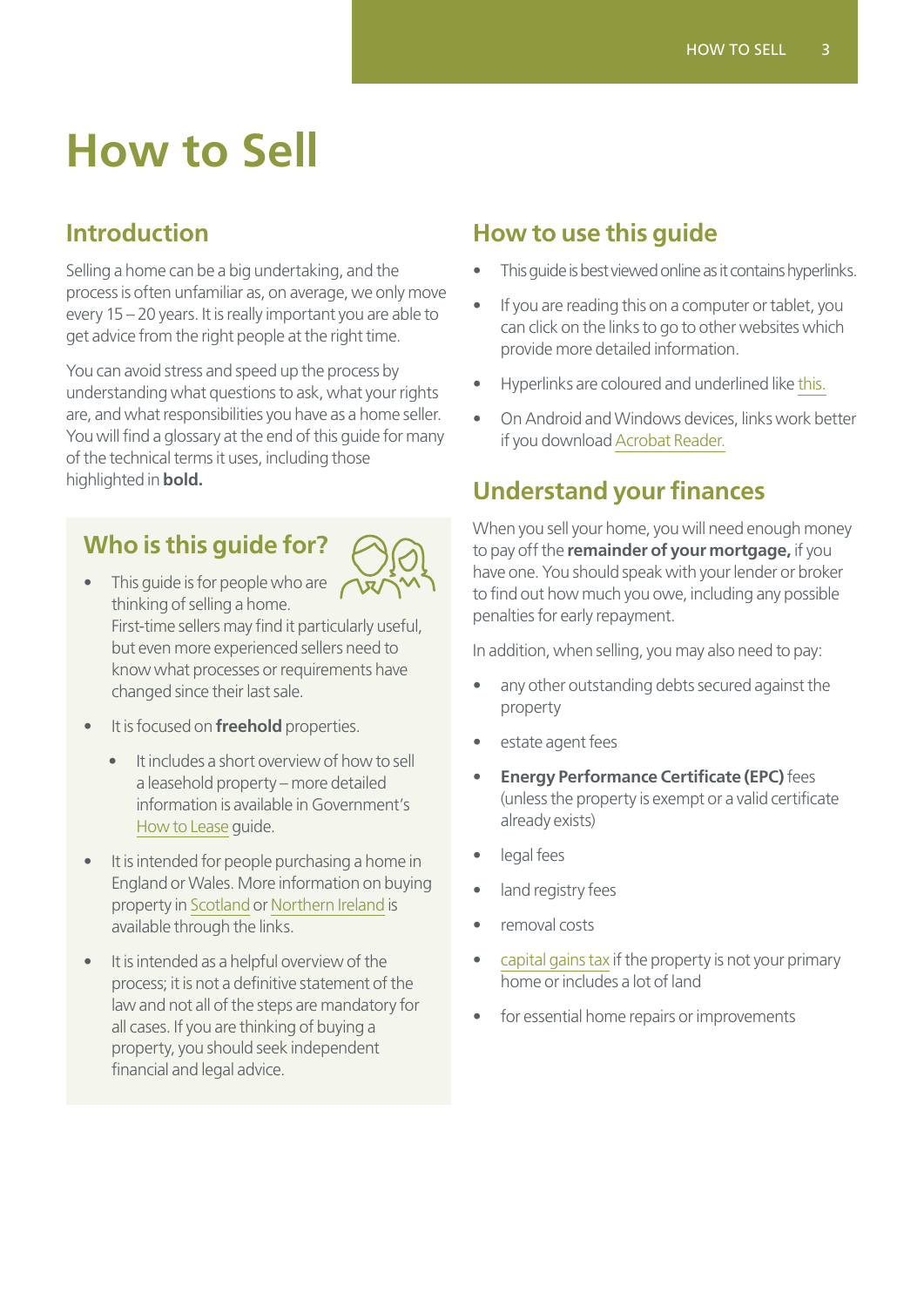It is therefore very important you know how much your property is likely to be worth so you can compare it to the outstanding balance on your mortgage and the other costs of moving. When you know how much money you are likely to release from selling your property, you can budget for your next move. It is important to do this early on so that the final **exchange** of contracts is not delayed. A helpful checklist of costs to think about is available from the [Money Advice Service.](https://www.moneyadviceservice.org.uk/en/articles/planning-for-the-cost-of-moving-day)

While it is currently a rare problem, you may find that you are in **negative equity.** This means your home is worth less than the amount you owe your mortgage provider, and so you may not want to sell your home as you will still be liable for the outstanding balance. If you still want to move, lenders may consider allowing you to transfer the debt to a new property, but you must speak to them as soon as possible and tell your legal representative what has been agreed. More advice on negative equity can be found from the [Money Advice Service.](https://www.moneyadviceservice.org.uk/en/articles/negative-equity-what-it-means-and-what-you-can-do-about-it)

#### **Before you market your home getting 'sale ready'**

Before you begin to think about putting your property on the market, you should spend some time getting your paperwork together and making your home 'sale ready'.

### **Paperwork**

Your estate agent and legal representative will ask for various pieces of information throughout the selling process. You are likely to have received some of it when you purchased your property. If you gather together the relevant documents at this stage, you can avoid future delays and provide your estate agent with key information to share with prospective buyers from the outset.

If you bought your home recently it will have an Energy Performance Certificate (EPC) which you might be able to reuse as they are valid for 10 years (provided you have not done anything to affect the rating – if you have, you will need a new EPC). You can look up your property's latest EPC through the online [EPC register.](https://www.epcregister.com/reportSearchAddressByPostcode.html) If your property does not have an up-to-date EPC, in most cases you will need to commission one; however if your home is listed or in a conservation area you may not need an EPC. More information about EPCs, including how to find an accredited assessor, can be found on the [Government's website.](https://www.gov.uk/buy-sell-your-home/energy-performance-certificates)

#### **Other paperwork you may already have includes:**

- HM Land Registry title documents
- gas checks completed by a [Gas Safe](https://www.gassaferegister.co.uk/) registered engineer (or Corgi-registered engineer prior to 2009)
- electrical checks an Electrical Installation Condition Report (EICR) or a NAPIT or NICEIC certificate/report from a [registered electrical competent person](http://www.electricalcompetentperson.co.uk/)
- FENSA or CERTAS certificates for windows
- planning permission for any major work carried out
- building regulation completion certificates and builder's guarantee certificates for alterations or additions
- subsidence quarantees/warranties
- damp quarantees/warranties
- party wall agreements (if relevant)
- if a listed building, listed building consent for interior and exterior works
- if your home is in a conservation area, conservation area consent for works
- Japanese knotweed management plans (if relevant)
- specialist asbestos surveys (if relevant)
- any title insurance policies you may have taken out to solve title defects

When you come to sell, your legal representative will ask you to complete a Property Information Form, also known as a TA6 form, and a TA7 form if you are selling a leasehold property. Take a look at a draft version on the [Law Society's](https://www.lawsociety.org.uk/support-services/documents/TA6-form-specimen/) website and start to gather any information you have access to now. You can instruct a legal representative to check your property **title** and information as soon as you decide to sell. It can save a lot of time as they can resolve any issues before you even find a buyer. Whilst it is possible to do some of this work yourself, you need to be fully aware that any mistakes you make could be very costly and you could find yourself sued by a buyer if the information is inaccurate.

In most cases, when you bought your first home you will have had a cash **deposit,** but if you are selling and buying at the same time you may not have the entire deposit to hand. You will be able to transfer the equity from your current property to the next. If your new home is going to be more expensive, you must always check with the seller that they are happy to accept a reduced deposit.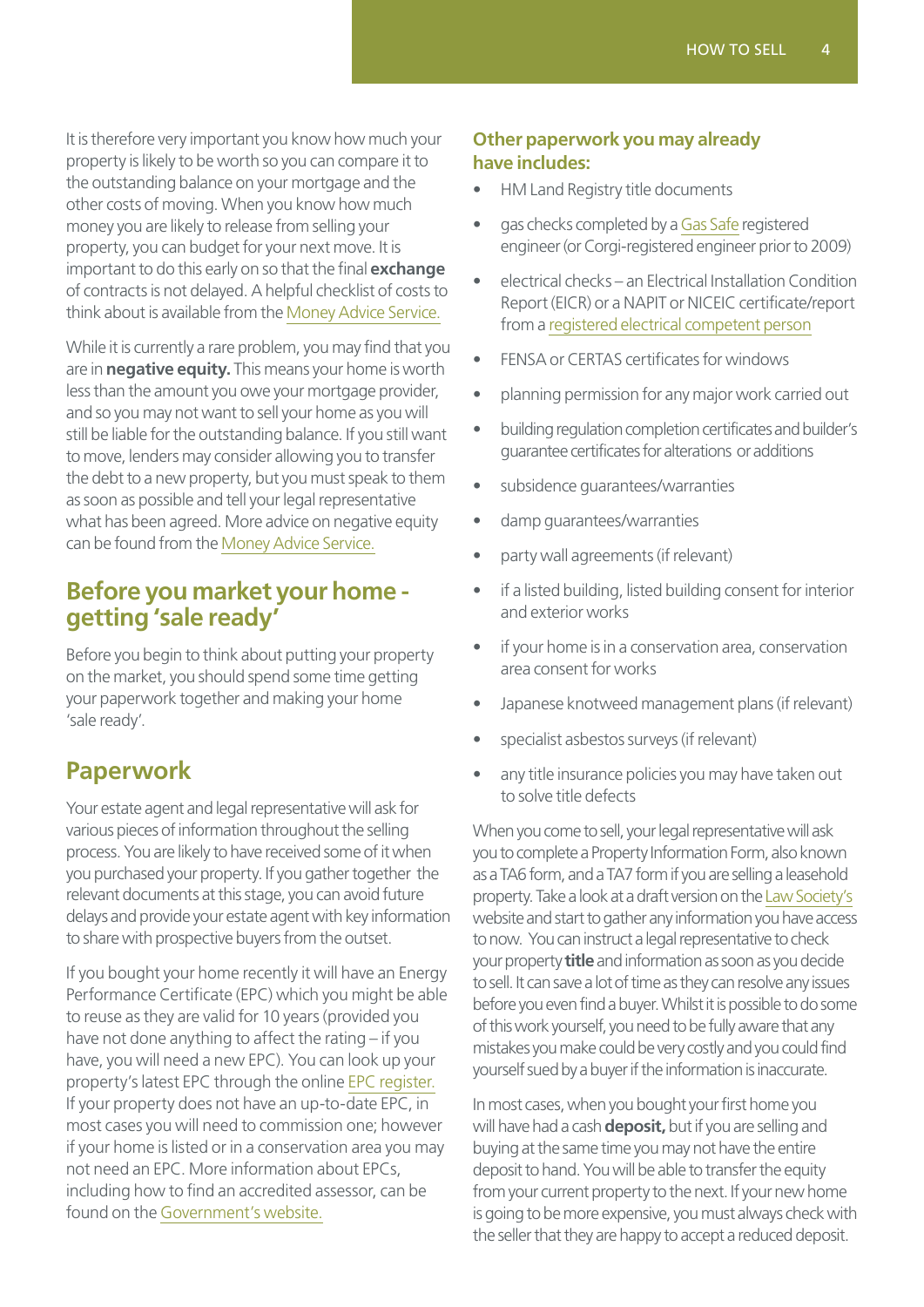### <span id="page-4-0"></span>**ID checks**

Estate agents, legal representatives and mortgage lenders are required by law to check your identity in order to protect against money laundering. You will need to provide them with proof of identity (including photographic ID) and proof of address.

#### **Get the documentation that you will need together now to speed up your purchase:**

- proof of identity document e.g. passport or driving licence. A full list of official identification documents is available on the [Government's website.](https://www.gov.uk/government/publications/proof-of-identity-checklist/proof-of-identity-checklist#proof-of-identity-checklist-for-individuals)
- proof of address e.g. driving licence, bank statement, or utility bill (not more than 3 months old). A full list of proof of address documents is available on the [Government's website.](https://www.gov.uk/government/publications/proof-of-identity-checklist/proof-of-identity-checklist#proof-of-identity-checklist-for-individuals)

### **Making your home 'sale ready'**

Before you instruct an estate agent and begin viewings, make sure your home is looking its best. Investing a little time and money now could improve your chances of selling at a better price. Consider the following:

- **kerb appeal** when potential buyers arrive at your property, what will they think? Does the property need a lick of paint, or the front garden need tidying up?
- **snags** you might not notice an unfinished DIY project, but it might put off a potential buyer. Try to fix any snags.
- **tidy, de-clutter and clean** you should aim to make your home look inviting.
- **review your Energy Performance Certificate** – particularly if the EPC was done some time ago, consider whether it reflects your property now. For example, have you had a new boiler or insulation fitted since the certificate was awarded? Also consider whether there are any recommendations you could implement to improve the energy efficiency of your property.



• You might also consider having the **boiler serviced** and an **electrical installation condition report** carried out.

You should be prepared to tell your estate agent all the relevant material facts about your property. Your estate agent will provide more guidance, but broadly material facts are things which may have a major impact on whether a buyer decides to purchase your home; for example if it regularly floods. Estate agents are legally required to share this information with potential buyers.

While you want to present your home in the best possible light, you should not mislead potential buyers by covering up any defects; for example by painting over damp patches. Any problems are likely to come up in the buyer's survey, which could then lead to avoidable price negotiations. If you are particularly concerned about an aspect of your property, you may wish to have the problem assessed by a suitable professional in order to determine the likely cost of remedial works, which you can then present to potential buyers before an offer is made.

If you know there is a significant issue with your that can be addressed with appropriate work, such as damp, it may be worth having the work done to rectify it in advance of putting your home on the market. If you decide against remedial works you should factor that into the price of the property, and let your estate agent know you have already accounted for the existing issue. This means potential buyers will have better information up-front and will be less likely to ask for a price reduction at a later date.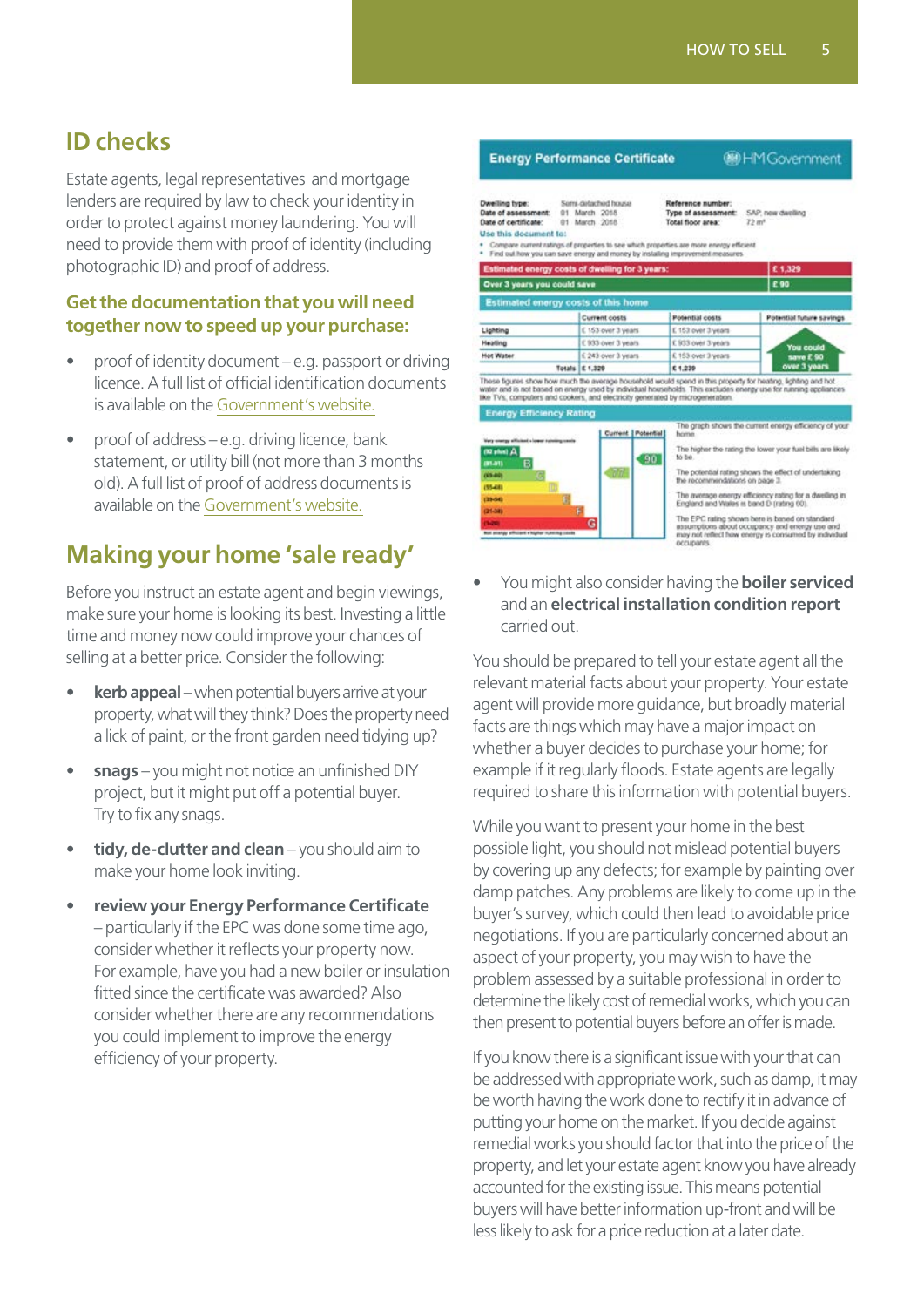You should also consider whether there are any fixtures or fittings, or even pieces of furniture, that you do not want to take with you to your next home and which you will include in the sale or offer to the buyer for a fee.

#### <span id="page-5-0"></span>**Leasehold**

If your property is **leasehold,** there are a number of key pieces of information your buyer will need to understand and your agent will have to provide. These might include:

- the **remaining time on the lease.** If the lease has less than 80 years to run, you may need to extend the lease before selling. Some lenders are reluctant to lend on leasehold properties with less than 80 years remaining. More information is available from the [Leasehold Advisory Service.](https://www.lease-advice.org/)
- **a copy of the lease/a leasehold information pack,** which will include how long the lease has left to run (your legal representative can normally obtain this for you).
- the key **terms of the lease,** including service charges, ground rent and event fees
- **all documents you have relating to service charges** including a copy of accounts, share certificate, memorandum and articles, buildings insurance, and recent correspondence from the freeholder or managing agent. These should be sent to your legal representative. If you do not have them, your legal representative will obtain copies from the freeholder or managing agent.
- whether there are **any major works planned** at the property, for example replacing the roof.
- **fire risk** and other assessments (e.g. asbestos).

You should discuss with your legal representative when and how to gather this information, as your freeholder or managing agent are likely to charge you for providing it. You should contact the freeholder as early as possible to obtain information for the leasehold information pack to avoid delaying the transaction process.

More information on leasehold properties can be found in the Government's [How to Lease](https://assets.publishing.service.gov.uk/government/uploads/system/uploads/attachment_data/file/718972/How_to_Lease_Jun18.pdf) guide and from the [Leasehold Advisory Service.](https://www.lease-advice.org/)

### **Valuations and price**

When it comes to putting your property on the market, the price at which you list it should be informed by your own research and the opinion of local estate agents, but remember that the final decision is yours. A property's valuation is not necessarily the same as the price it will eventually sell for – this will ultimately be decided by how much your buyer is willing to pay. This can be either more or less than the initial valuation and will be influenced by market conditions.

Your first step is to do some research on property websites and/or by looking in estate agent windows to give you a feel for the asking and sold prices for similar properties in the area. You can also find the agreed purchase price for properties from [HM Land Registry,](http://landregistry.data.gov.uk/app/ppd/) all of which can be helpful when deciding your property's value.

You should ask 3 different estate agents to value your property. This is not a formal valuation – a qualified valuer or **surveyor** will charge you for this service – but it will give you a better idea of what your property is worth. Ask the estate agent for evidence to support their valuation; for example, similar properties they have recently sold. A high valuation does not necessarily mean you will secure this price. If you decide to put your property on the market for a price which is much higher than the estate agent's valuation it may take a long time to sell or you may not get any offers at all.

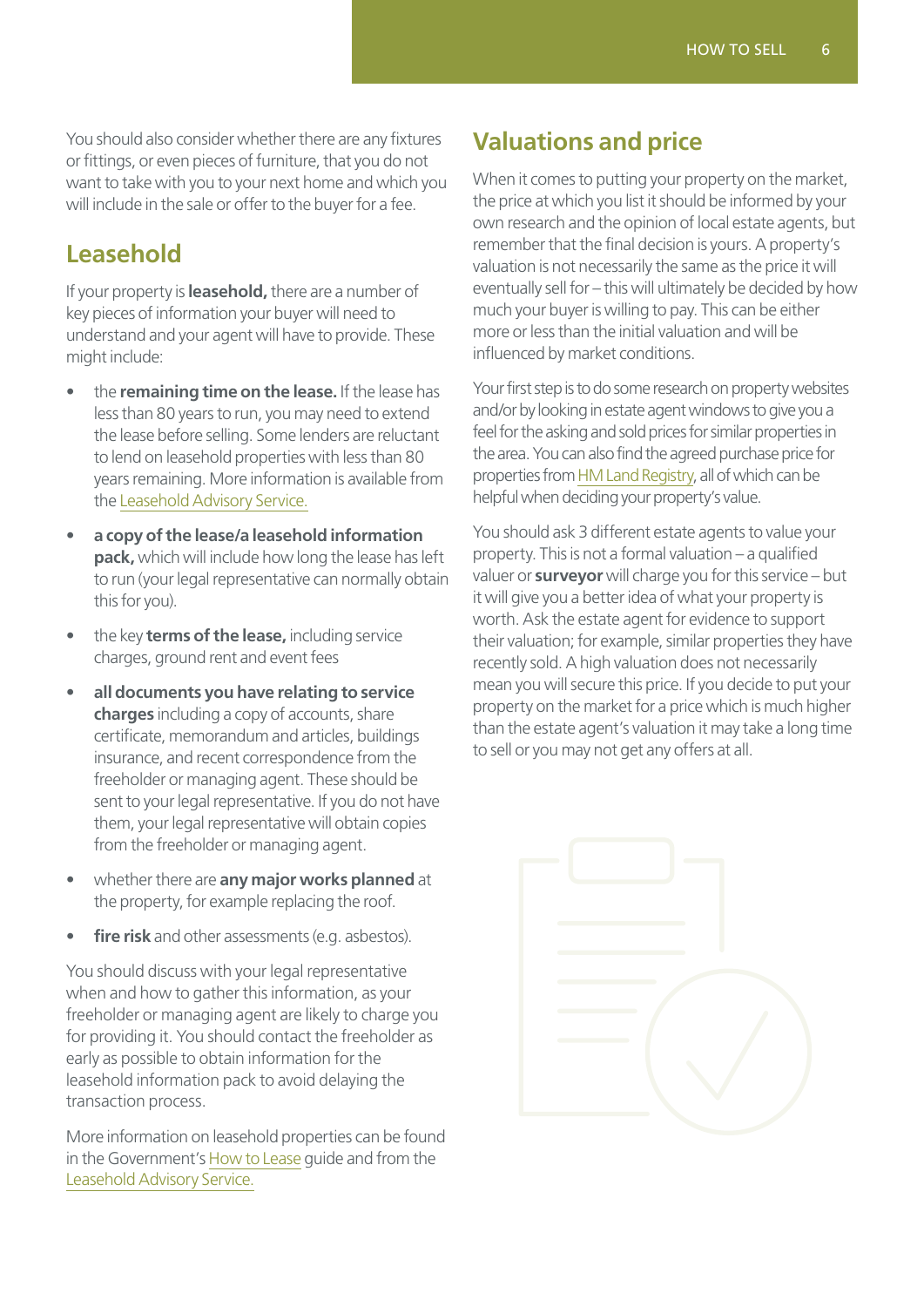### <span id="page-6-0"></span>**Selling a rented property**

Selling a property you currently let to tenants is complex and beyond the scope of this guide. You should consider seeking expert advice, as there are a number of factors to consider including tax (more information available from the [Government's website.](https://www.gov.uk/tax-sell-property)

Selling your rented property to a buyer who intends to live in it themselves involves many of the same steps as selling a home you live in yourself. You must ensure you are mindful of your tenant's rights and consider the timing of the property sale to coincide with the appropriate point in the tenancy agreement. More information on ending tenancy agreements is available in the [How to Let](https://www.gov.uk/government/publications/how-to-let) guide. You will also need to consider the [tax implications](https://www.gov.uk/capital-gains-tax) of selling a property that is not your primary residence.

### **Selling in special circumstances**

#### **Probate**

Probate is the process through which someone is given permission to deal with the estate (belongings and debts) of someone who has died. This can include selling a home. There are some things to bear in mind during this process:

- an application for probate can take a number of weeks or months depending on the complexity of the estate, but you can market the property while you wait for probate to be granted
- you will need to organise a number of separate valuations in order for inheritance tax to be calculated
- you should consider how you will keep the property safe while it is uninhabited; for example putting the heating on during the winter to prevent damp and paying for home insurance
- check the property is insured if empty as many policies won't cover you if the property is empty for more than 30 or 60 days
- sign up for the HM Land Registry [Property Alert](https://propertyalert.landregistry.gov.uk/) service to monitor the property against risk of fraud

More advice on selling a property through probate can be found through the [Gazette](https://www.thegazette.co.uk/all-notices/content/100719) website (the official public record).

### **Specialist Retirement Properties**

When selling a specialist retirement property, there are some things to consider:

- sometimes charges are accrued and only paid upon the death of the owner
- there may be restricted sales clauses, e.g. the property can only be sold to another older person
- you may have to pay an exit fee to the landlord or management company when you sell the property

Make sure you and your legal advisor check the small print carefully. Advice about leasehold retirement properties is available from the [Leasehold Advisory Service.](https://www.lease-advice.org/advice-guide/leasehold-retirement-housing/)

### **Selling under Power of Attorney**

A power of attorney gives an individual the power to make or help make decisions about someone else's property, including selling their home. Lasting powers of attorney can be used before and after the donor loses capacity; according to their wishes.

Selling property under power of attorney is complex and will depend upon what type of power of attorney is in place; whether it is a [lasting power of attorney](https://www.gov.uk/lasting-power-attorney-duties/property-financial-affairs) or an [enduring power of attorney](https://www.gov.uk/enduring-power-attorney-duties). You should consult a legal adviser if you are considering selling a property on behalf of someone else in this way.

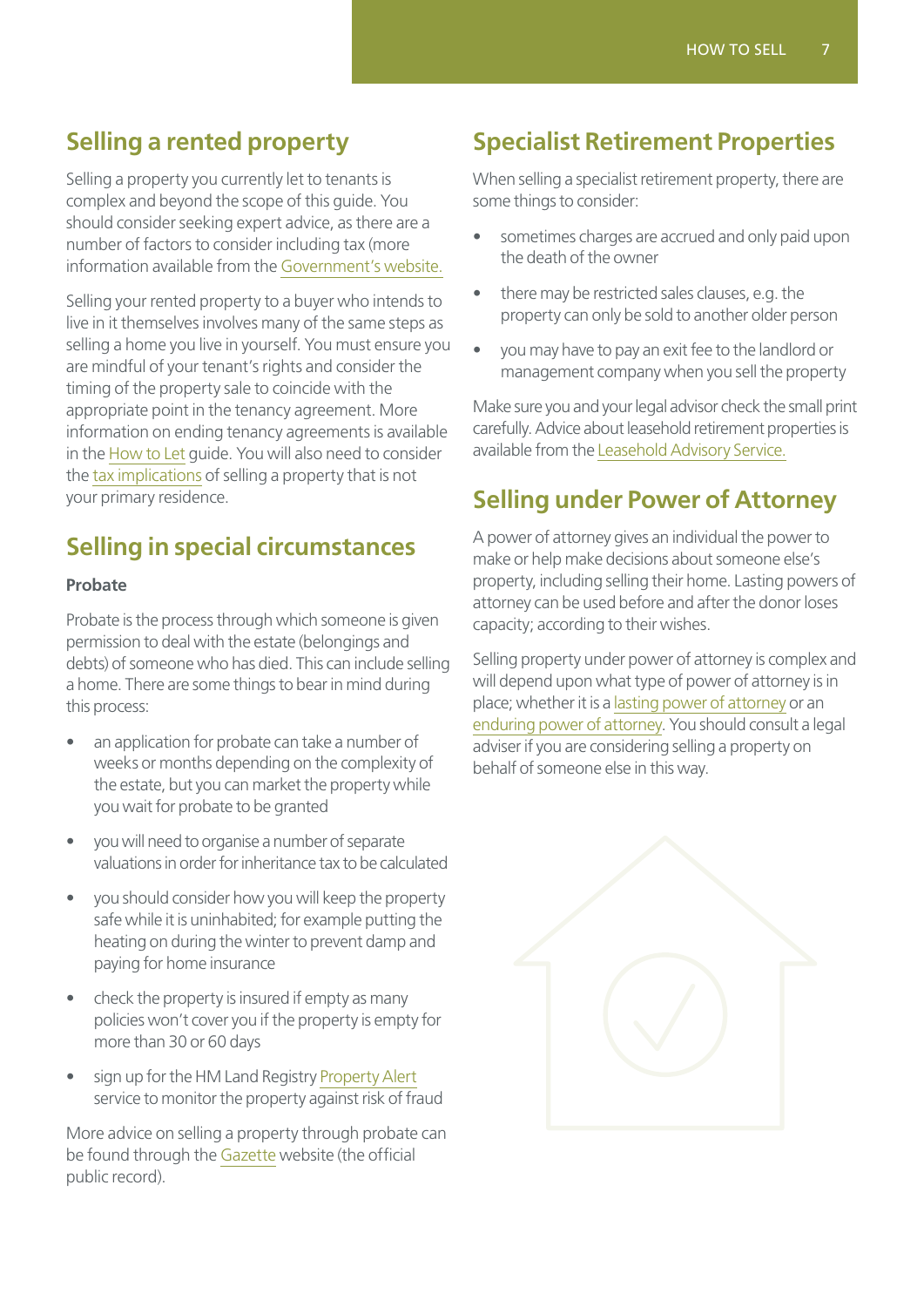### <span id="page-7-0"></span>**How to choose an estate agent**

An estate agent acts on your behalf to negotiate the sale of the property between you and the buyer, and is able to list your property on property portal websites. You may be tempted to select the agent who valued your property the highest but you should remember that a valuation is not a guarantee of sale price; they may advise that you drop the price at a later date. There are a range of factors you should consider when choosing an estate agent:

- **online or high street estate agent** both have their pros and cons. You might want to have an estate agent that you can meet face-to-face, or it might be more important that you benefit from the cheaper costs of an online agency
- **fee transparency** some agents charge a percentage of the sale price while others charge a fixed fee. Make sure you know what you are paying for – will you be charged if your home doesn't sell? Will you pay extra for post-sales progression? Are there any penalties? Don't be afraid to try and negotiate on the fee
- do you want to do your **own viewings?** some estate agents offer a cheaper package if you are able to conduct your own viewings
- do they have a **dedicated sales progressor/ team?** – they will help and advise you between offer and completion
- **online reviews** are other customers pleased with the service received?
- sole selling rights if your contract gives the agent sole selling rights then you will pay the estate agent even if you find your own buyer during the period agreed. Make sure you know what happens after 3 or 6 months – can you engage another estate agent without any penalties? Do you have to give notice to your first estate agent? If you change agents, will you end up paying fees to both when you find a buyer?
- **membership of a representative body** membership requires estate agents to sign up to a code of practice or membership rules. Example bodies include the [National Association of Estate](http://www.naea.co.uk/find-agent.aspx)  [Agents](http://www.naea.co.uk/find-agent.aspx) (NAEA) and the [Royal Institution of](https://www.rics.org/uk)  [Chartered Surveyors](https://www.rics.org/uk) (RICS).

You can also use online comparison tools to search for and compare estate agents. More advice on how to choose an estate agent can be found on the [Which?](https://www.which.co.uk/money/mortgages-and-property/home-movers/selling-a-house/how-to-find-the-best-estate-agent-a5cf52k9rk70) website.

It is also possible to sell your home without employing an estate agent, such as through an [auction](https://www.which.co.uk/money/mortgages-and-property/first-time-buyers/buying-a-home/property-auctions-athvb3j7lmd4) or private sale.

### **Referrals**

The estate agent can be a useful source of recommendations for a legal representative, mortgage broker, energy assessor or surveyor. They may refer you to a company because they recommend the service, and may also receive a payment (known as a **referral fee**) from the business they have referred you to. This is an established way of working, but both the estate agent and the business they refer you to should give you clear, up-front information on any referral fees, including how much they amount to, allowing you to make an informed decision about which business to select.

You should not feel obliged to take up any referral the estate agent makes – it is entirely your choice. It is illegal for estate agents to specify that you choose a particular legal representative as a condition of selling your home. Shop around for the best deals for you; although be aware that if you are looking for a mortgage for another home, in some cases multiple lender inquiries may have an impact on your credit score. If you're in doubt, ask your mortgage provider for more detail about how they carry out credit checks.

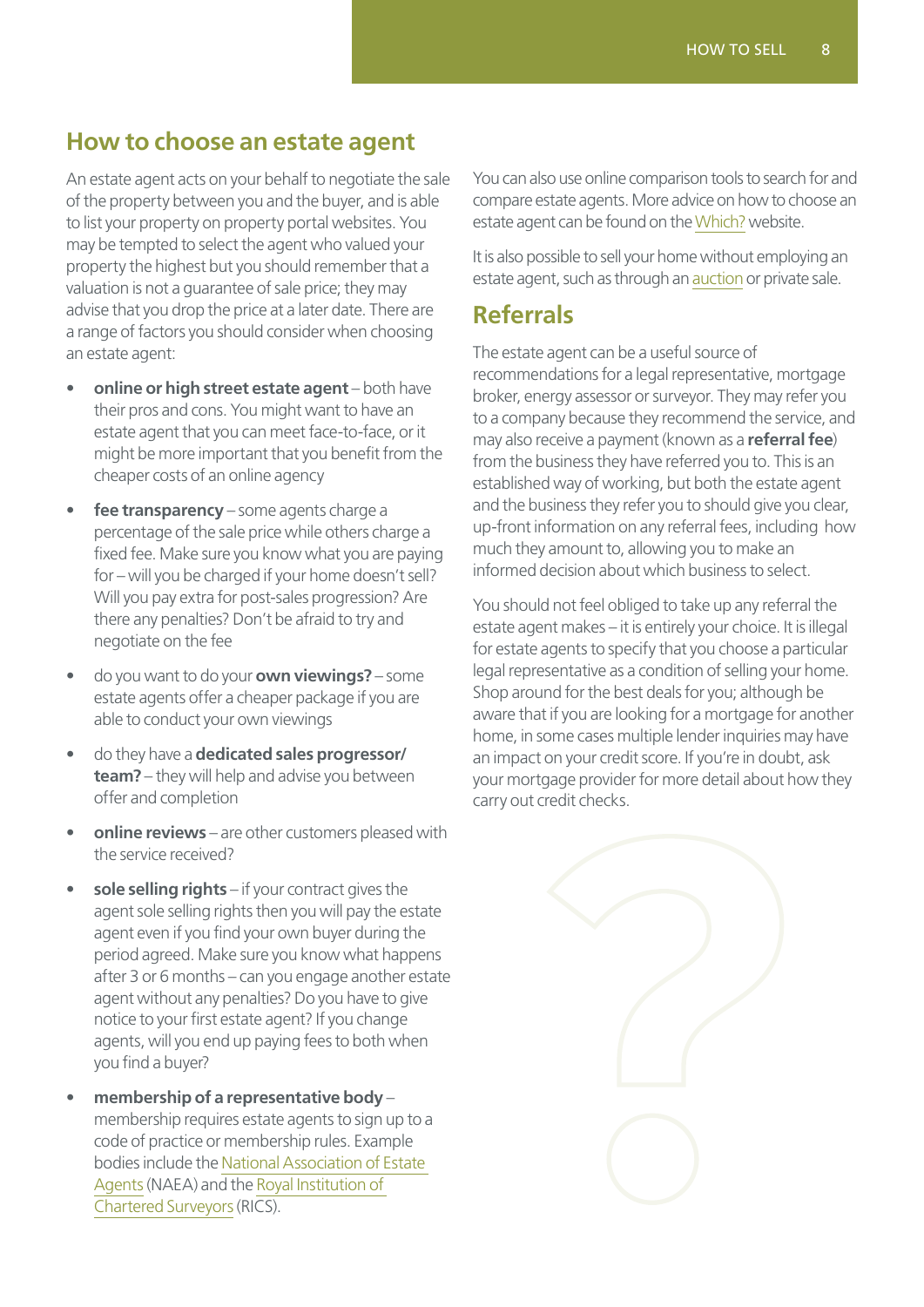#### <span id="page-8-0"></span>**Instruct a conveyancer or other legal representative**

A conveyancer is a legal professional whose [role](https://www.moneyadviceservice.org.uk/en/articles/find-the-right-solicitor-or-conveyancer) is to do the legal work of transferring the ownership of the home from you to the buyer. You should choose your legal representative shortly before you put your home on the market or as soon as possible once your property is up for sale, as it will reduce delays.

There are various legal professionals who are qualified to carry out conveyancing work: [solicitors,](https://www.legalchoices.org.uk/types-of-lawyers/types-regulated-lawyers/solicitors/) [licensed](https://www.legalchoices.org.uk/types-of-lawyers/types-regulated-lawyers/licensed-conveyancers/)  [conveyancers,](https://www.legalchoices.org.uk/types-of-lawyers/types-regulated-lawyers/licensed-conveyancers/) and [chartered legal executives and CILEx](https://www.legalchoices.org.uk/types-of-lawyers/regulated-lawyers/legal-executives)  [practitioners.](https://www.legalchoices.org.uk/types-of-lawyers/regulated-lawyers/legal-executives) These are all qualified and regulated professionals, who can undertake this work for you. The Legal Choices webpages for each conveyancing professional (linked above) contain information on how to check that your legal professional is regulated by the appropriate body.

You should get quotes from more than one legal representative before you choose which one to use. When choosing, you should consider:

- $\Box$  the **price** are there any hidden extras, and will they be paid a referral fee for your custom? Do they have a no-move, no-fee service?
- $\Box$  the **quality** do they have online reviews? If your property is more complex than normal (leasehold, listed-building etc.) do they have the specialist skills needed?
- $\Box$  the **service** will you have a named contact? How will they communicate with you (phone, email etc.) and how often? Do their opening hours suit you? Do they have experience conveyancing properties in your local area?

If you have taken out a [Green Deal](https://www.gov.uk/green-deal-energy-saving-measures) loan on your property which you have yet to repay, you must inform your legal representative. This is because the obligation to repay the loan remains with the property, so the new owner will have to continue to repay the investment. It is likely that they will want you to pay it off prior to the sale.

### **Fraud**

Selling a home involves the transfer of large sums of money and can attract the attention of criminals. Though the risk of fraud is low, you should be vigilant about common scams.

**Misdirection fraud** is when you receive an email or phone-call which seems to come from your legal representatives informing you of a change to their bank account details.



**It is extremely rare for legal representative to change their bank account. If you are in any doubt, do not transfer any money.**

Call your legal representative on a known number (i.e. not the number listed on the potentially fraudulent email) to check.

Sometimes fraudsters try to **transfer the property into their own name,** often using false documents, allowing them to take out a mortgage against it. This is most likely to happen to homes which do not already have a mortgage taken out against them. You can sign up for HM Land Registry's free [Property Alert Service](https://propertyalert.landregistry.gov.uk/) to be notified of any searches or changes to the title of your property; so if anything unexpected happens you can take action.

Think carefully about how you use social media – it is not uncommon for criminals to find the information they need to commit fraud from your social media profile. For example:

- If there are open groups on a social media platform such as Facebook containing you and the other people in your property transaction chain. This can also obstruct your legal professional in their work.
- If there are any types of open discussions with others involved in the process on an open online forum.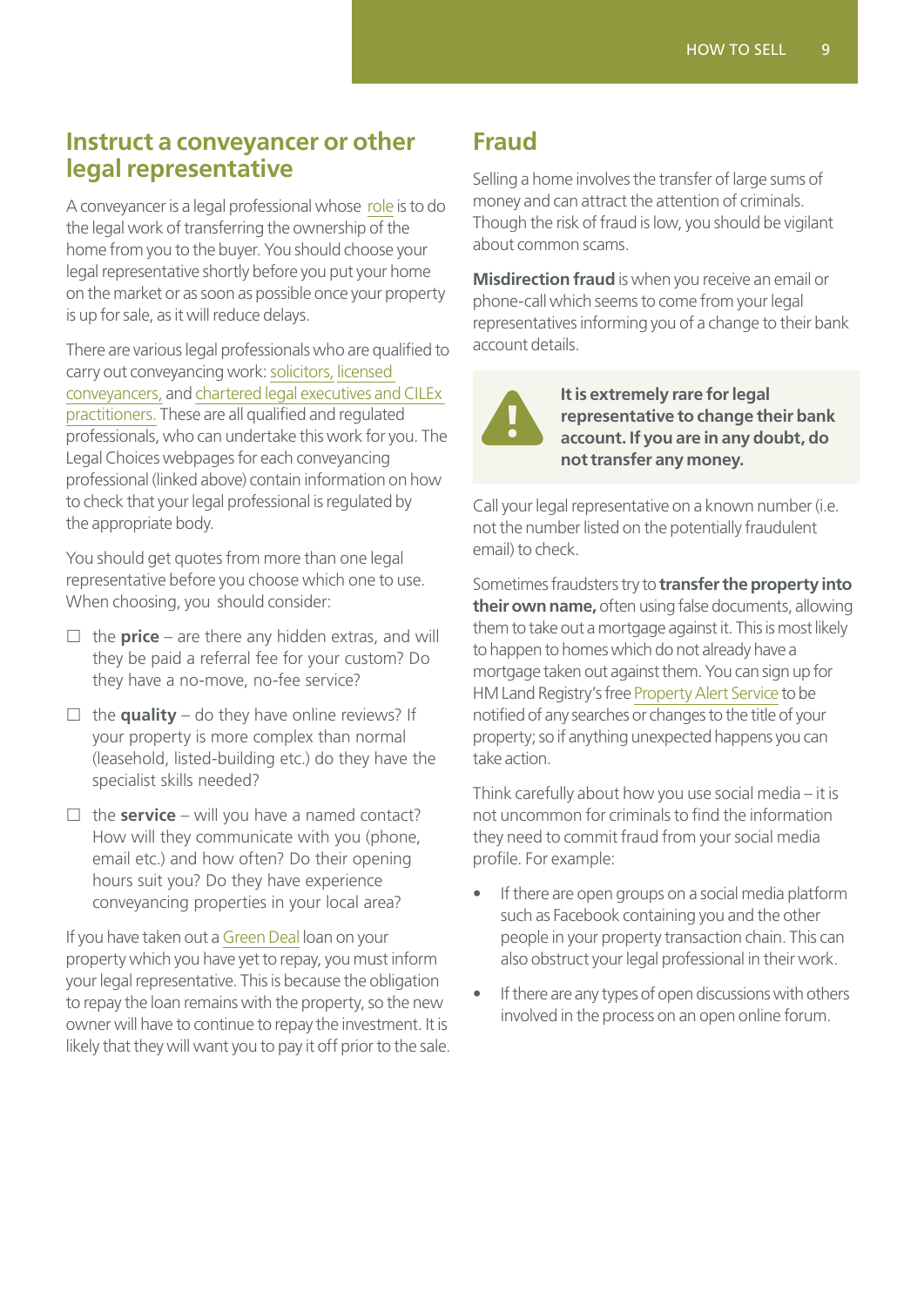### <span id="page-9-0"></span>**Showing your property**

Regardless of whether you or your agent is showing your property, it is important that it looks and smells clean, tidy and welcoming. Make sure you tidy away any clutter and clean up before any viewings. It can be helpful to have a bed in the smallest bedroom in order to reassure viewers that a bed will fit.

Bear in mind that potential buyers may also wish to see the garden or inside the loft or garage, so make sure your agent has access to these spaces.

You should also ask your estate agent to collect feedback from viewings – this way you can rectify problems or adjust the asking price accordingly.

Open house viewings can be an alternative to the traditional model of separate viewings over the course of a few weeks.

# **Choosing a buyer**

Estate agents are legally required to inform you of all offers made, regardless of whether they are below the asking price or if you have already accepted another offer. Don't feel rushed into accepting an offer. You should take some time to consider the following:

- the **amount of the offer** –would you be happy to accept? Do similar homes in the area seem to be selling for a similar amount?
- if the offer is made by a **cash or mortgage** buyer – securing a mortgage can take more time; have they already got a **decision in principle** from a lender so they know they can get the required loan?
- if the buyer is **part of a chain or not**  a chain is a number of linked property transactions, where a seller of one property is a buyer of another. A chain starts with a buyer who isn't a seller (for example a first time buyer) and ends with a seller who isn't a buyer (for example where a property is sold because the owner has died). If one transaction becomes delayed or fails it can have a knock-on effect on the other transactions in the chain. First time buyers or people living in rented accommodation don't have a chain, which means there are fewer opportunities for delays
- if in a chain, **the chain length,** which means the number of buyers and sellers involved in the chain. The longer the chain the more potential for delays
- if in a chain, whether the **chain is open or closed.** A chain is closed when each buyer has also found a purchaser for their home. On the other hand, an open chain happens when one or more buyers haven't been able to sell their homes, and can add significant delays to the process
- whether the buyer is willing to enter into a **reservation agreement** to show they are committed to buying your property and prepared to pay you compensation if they pull out of the deal

If you bought your home using the support of a Help to Buy: Equity Loan, then there will be additional requirements when you sell your home. More information can be found on the [Help to Buy](https://www.helptobuy.gov.uk/wp-content/uploads/Help-to-Buy-Buyers-Guide-Feb-2018-FINAL.pdf) website.You should also contact the mortgage administrator early to ensure the selling process runs smoothly. More information on this is available on the [My First Home](https://www.myfirsthome.org.uk/) website.

One option to sell your home may be to consider a company offering an instant cash purchase, but make sure you understand the trade-off involved; these firms may offer a quick sale, but they may pay well below the market price for your home. You should use a firm that is a member of the [National Association of Property](https://napb.co.uk/)  [Buyers \(NAPB\),](https://napb.co.uk/) as they are signed up to The Property Ombudsman's Code of Practice.

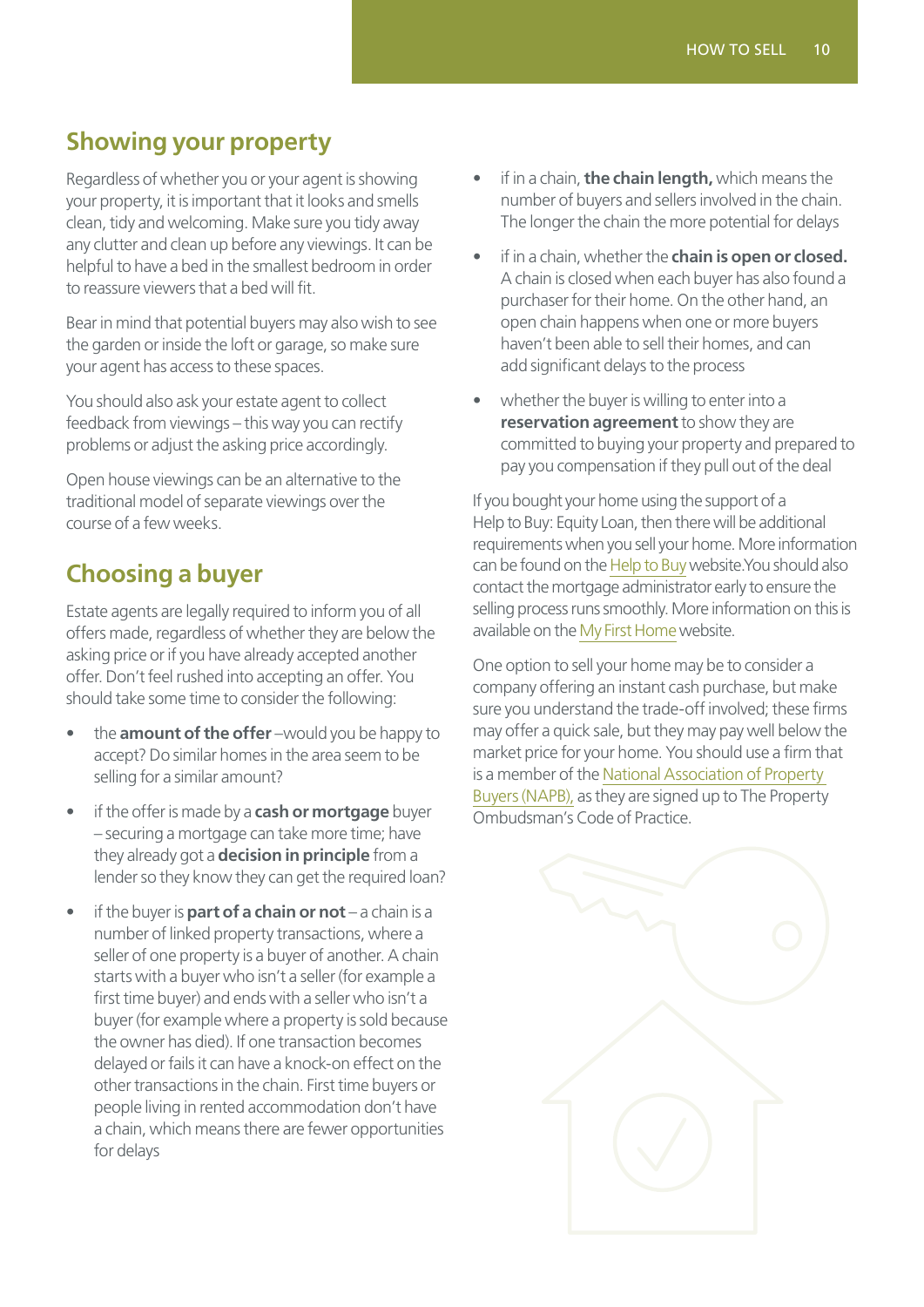### <span id="page-10-0"></span>**Negotiating**

At this stage, while you and the buyer have agreed to a sale, the specifics of the agreement have yet to be decided. Remember that at this point, neither party is under any legal obligation to the sale. Only when you exchange the signed contracts with your buyer is it legally binding.

#### **Some things which might come up during negotiations:**

- **completion date** this is the date by which you must have vacated the property. This may be dictated by when your buyer must move out of their current home. Timings can vary but must be agreed by all parties in a chain. You may wish to consider letting people know in advance of any holidays you have booked.
- **fixtures and fittings** consider which things you definitely do and do not want to take with you to your new home, and on which things you can be more flexible. Make sure it is clear in the contract (often part of a TA10 fittings and content form) what you intend to leave behind either for free or at extra cost, as this must be agreed with the buyer. More information is available on the [RICS](https://www.ricsfirms.com/glossary/fixtures-and-fittings-chattels/) website.
- survey if the buyer's survey has uncovered significant issues they might ask you to pay to have them fixed; renegotiate their offer to take into account the cost of the work; or even withdraw their offer altogether.



### **Enquiries**

During the process the buyer's legal representative will raise enquiries. These are questions about the information which they have asked for or received e.g. the title, searches, the mortgage offer or general questions about the property or transaction. Enquiries are therefore raised at different points through the process, sometimes at the very last minute, and will normally be answered by your legal representative but may need your input. These questions are important as the buyer's legal representative has to satisfy the lender's requirements. You are not required to answer questions on condition; questions which are outside your knowledge; or questions which the buyer can find out the answers to themselves. Your legal representative will advise you on answering these enquiries.

# **Accepting an offer**

Once you have accepted an offer, the buyer will instruct their legal representative to commission searches and review the title of the property. They may also get in touch to ask questions about your home, or ask for a mortgage valuer, surveyor or builder to have access to carry out property assessments. These are all good signs that they are committed to purchasing the property.

**Remember that your property is not legally sold until you have exchanged written contracts with the buyer.** If you have accepted an offer but not yet exchanged contracts, your property is said to be 'sold subject to contract', which means that the paperwork has not been finalised. Although neither you nor the buyer is legally committed to the sale at this stage, you should bear in mind that pulling out after you have accepted an offer is likely to increase delays, costs and frustration for both yourself and the potential buyer, and may jeopardise any property purchase you intend to make.

A few days after you have accepted the offer, check with your legal representative to make sure the buyer has appointed their own legal representative. If the buyer does not seem to be making any preparations for purchase, ask your estate agent and legal representative to check what is causing the delay. Your estate agent may charge more for sales progression if it is not part of the service you commissioned at the start. In order to signal your commitment to the sale, you should remove the property from the market once the offer has been accepted.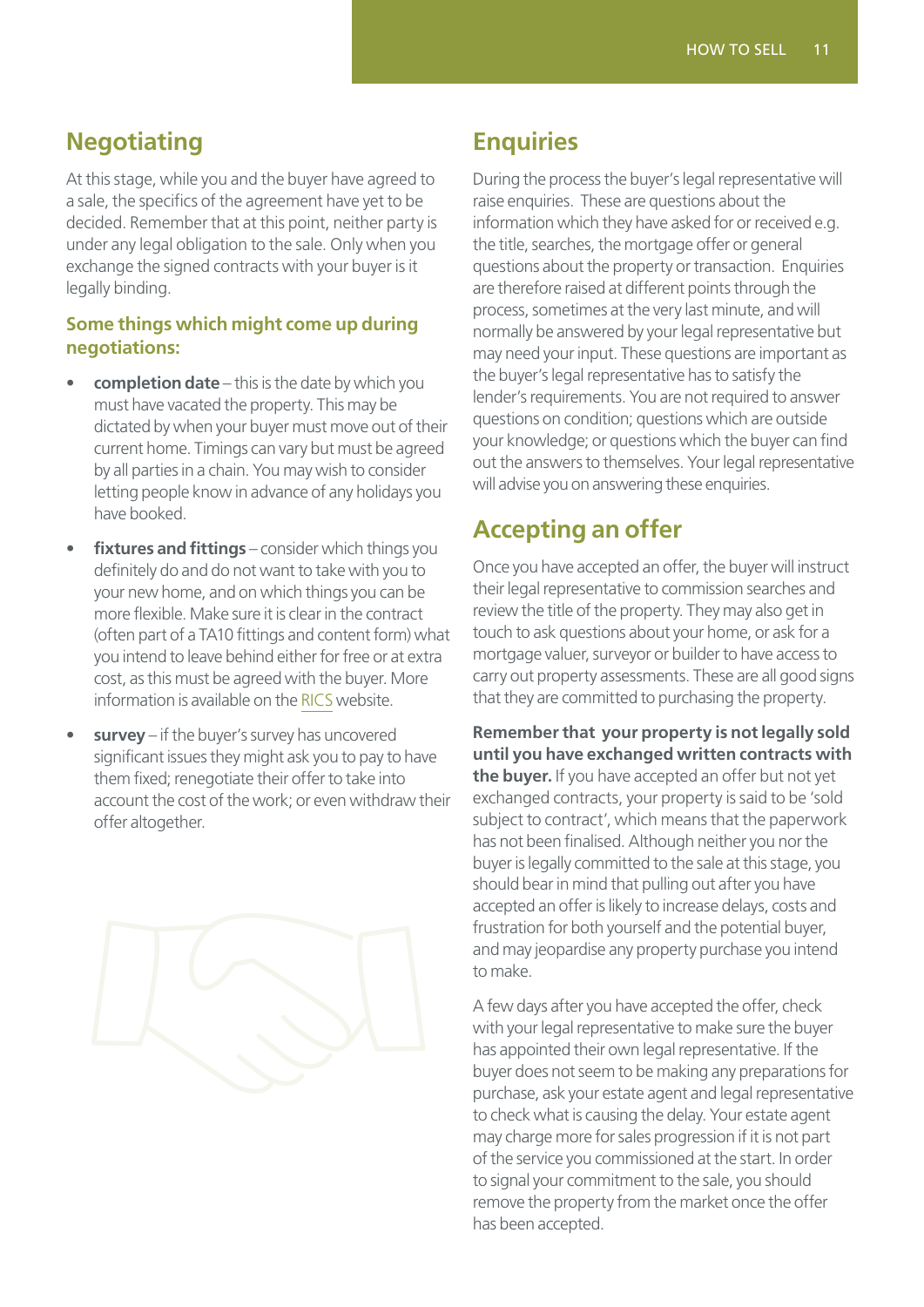### <span id="page-11-0"></span>**What if you get no offers?**

It can be disheartening when you are struggling to get viewings, or when the viewings are not generating offers. You should speak to your estate agent and discuss the feedback they have collected from previous viewings. Ask a friend to do a mock viewing and be honest about the areas for improvement.

#### **Get advice from your agent on the following:**

- **price** the asking price should be similar to comparable properties in the same area. What you paid for it originally and how much money you want to make are not relevant to the value of the property now. Remember that a property is only worth what people are willing to pay for it. You may need to consider lowering the asking price.
- **condition** are there any problems with the property? You might find that investing now to fix issues such as damp problems or unfinished DIY projects will result in more and higher offers from buyers.
- **marketing** do your photographs do the property justice? They should make the property look as bright, spacious and welcoming as possible. Buyers can find it hard to visualise the potential in empty rooms, so consider putting a single bed in the second bedroom or a table in the dining room.

You may also want to reconsider your estate agent – could a different agent offer a better marketing package? Has a different agent sold a lot of properties similar to yours in your area recently? If you are thinking of changing estate agents, make sure you understand the terms of your contract with your existing agent as you may end up paying fees to two separate agents when you sell.

### **What to do if there are problems in your chain**

A property chain contains multiple people buying and selling homes at the same time. Chains can be tricky because if one transaction is delayed or fails the whole chain can be affected.

However it is important not to panic. Try to find out more details about your buyer – are they in a chain? If so, how long is it? Does everyone have a buyer, or are some people still waiting to sell their home? If they offer sales progression services, your estate agent and legal representative should help you answer these questions, and liaise with the other estate agents and legal representatives in the chain on your behalf to keep everyone updated on progress.

You should also make sure you don't become the 'weak link' in the chain. Have your documents in order, sign and return paperwork promptly, and respond to queries from your estate agent or legal representative in a timely manner.

### **Exchange**

Exchange is when you and the buyer exchange signed contracts and are legally bound to the sale. Neither party can withdraw from this legal commitment without consequences. If the buyer withdraws from the agreement after exchange they may lose their deposit. If you withdraw you may be liable for breach of contract, the buyer's costs and even compensation.

Now that you have legally committed to the sale the buyer may wish to visit the property again in order to measure rooms for furniture, curtains etc, and it is helpful if you can agree for them to do so.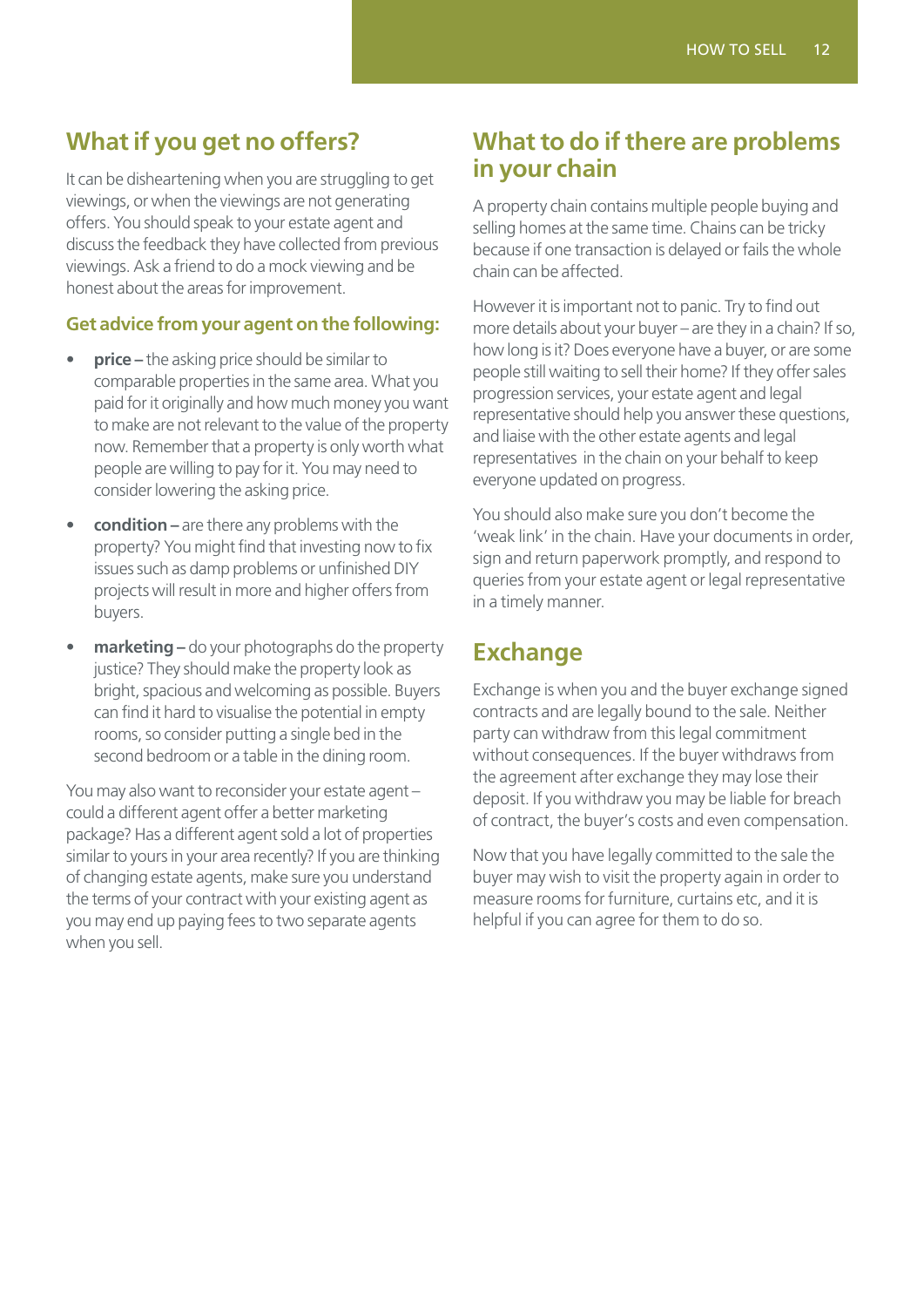### <span id="page-12-0"></span>**Choosing a removal company**

You need to consider how you are going to move your belongings out of your home. You may be able to move yourself, or you might consider using a professional removals company. You can opt to pack yourself or have the removal firm do it for you. This service will cost extra, but can remove stress from the moving process. While being part of a chain may limit your ability to choose your own moving day, you may get better rates and availability if you try to avoid busy times such as Fridays and the first and last days of the month.

When selecting a removals firm you should consider price, quality of service and availability. They will be responsible for all of your possessions, so choose them carefully.

#### **You should get more than one quote before selecting your removals firm. Check:**

- $\Box$  are they a member of a trade association such as the [British Association of Removers?](https://bar.co.uk/)
- $\Box$  do they have insurance in place and are your belongings covered throughout the move?
- $\square$  how are their online reviews? If there are issues, how are they resolved?
- $\Box$  check the small print for additional charges a professional company will explain them to you

If your property is difficult to access or you have unusual items to move, ensure the removal company visit before giving you a quote.

# **Preparations for moving**

#### **Between exchange and completion you should:**

- $\Box$  inform your removal company of your move date
- $\square$  arrange buildings insurance for your new property. This is usually a requirement to obtain a mortgage and needs to be in place to exchange. You should also consider taking out contents insurance to cover your belongings.
- $\square$  contact your utilities, water and broadband providers to close or move your old accounts
- $\square$  organise for your post to be forwarded to help protect you against identity fraud – the Royal Mail offers a [post-forwarding service](https://www.royalmail.com/personal/receiving-mail/redirection/)
- $\Box$  keep paying your mortgage right up until completion
- $\Box$  start clearing out unwanted objects don't forget about the attic or garden shed
- $\Box$  You are likely to have to move out of the property by lunchtime, so you should aim to be packed and ready to move the day before. The morning of moving day is rarely enough time to pack and clean a whole home, and this often causes delays for the rest of the chain.

If you have a mortgage or loans secured against the property, your legal representative will request your redemption figure. A **redemption figure** is the amount it will cost to pay back your mortgage early, which consists of the remaining unpaid mortgage, any early payback charges and a certain amount of interest. Your legal representative will pay off this sum upon completion, and you should be aware it may be slightly different to the initial redemption figure due to mortgage interest.

# **Completion and moving**

**Completion** is when your legal representative receives the remaining funds from the buyer's legal representative, and you hand over ownership of the property.

Before you leave you should ensure you have taken all of your belongings and any rubbish, and left behind anything that was agreed in the Property Fixtures and Fittings form. You should leave your property in the condition you would wish to find your next home. Make a record of the meter readings and call your energy providers to close your account. Completion often happens and the keys are handed over to the buyer at lunchtime, so you need to have moved out by this point. However, you should be aware that delays can happen due to many people in the chain completing on the same day.

Complex money transfers take place on completion day, and you should be aware that there may be delays. The purchase money will be transferred from the buyer (or their mortgage provider) to their legal representative, who will pass it on to your legal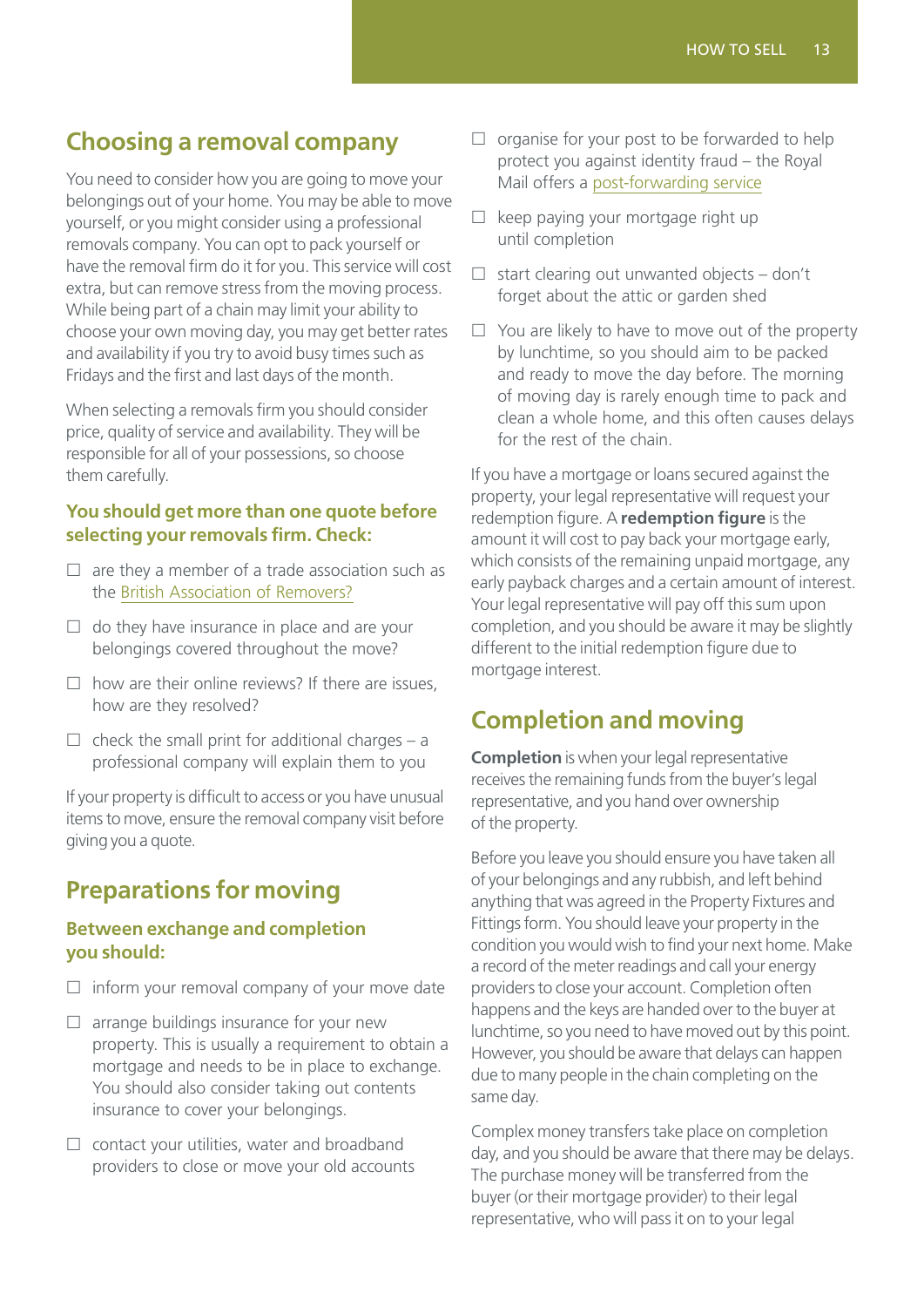<span id="page-13-0"></span>representative. Your legal representative will pay off the mortgage and any secured debts (if you have them), stamp duty (if you are buying another property), outstanding estate agent fees, service charges (if relevant), settle their own fees and send the balance due to you to your account. You should regularly check in with your legal representative on the day for progress updates and to tackle any issues which may emerge.

#### <span id="page-13-1"></span>**Post-move**

Once you have moved out of your home, you should update the following with your new address:

- The local authorities of both your new home and your previous one to get your Council Tax liability transferred to your new property and to ensure you don't keep paying tax on your old one. Similarly you should move your electoral roll registration over to the local authority in your new area.
- utilities and water
- GP and other medical providers e.g. dentist
- insurance company (for both buildings and contents insurance)
- DVLA (if applicable)
- any financial products you have (e.g. bank or building society accounts; pension schemes)
- mobile phone, TV and internet packages
- vet, especially to change your pet's micro-chip details (if applicable)

You should also cancel the property insurance you have for your previous property if you have not yet done so.

### **Making a complaint**

The first step with any complaint is to raise it via that company's complaints procedure.

If you are not happy with the final response from the company, you may be able to escalate the complaint to an **ombudsman.** Ombudsmen provide a free and independent advice service for consumers who want to complain about a company. Once the ombudsman has received your complaint, they will investigate the claim on your behalf.

- All **estate agents** must be signed up to a redress scheme – [The Property Ombudsman](https://www.tpos.co.uk/) or The [Property Redress Scheme.](https://www.theprs.co.uk/) Ask the estate agent or check online to see which scheme they belong to, and then follow the complaints procedure on the website.
- If you have an unresolved complaint against your **legal representative,** you should contact [The Legal Ombudsman.](http://www.legalombudsman.org.uk/)
- if you wish to escalate a complaint about a **lender,** you should contact the [Financial Services Ombudsman.](http://www.financial-ombudsman.org.uk/)

Other professionals may be members of trade associations who can investigate complaints. You can also pursue complaints in court.

#### **Buying and selling at the same time**

If you are buying as well as selling a property, check our guide on [How to Buy.](https://www.gov.uk/government/publications/how-to-buy-a-home)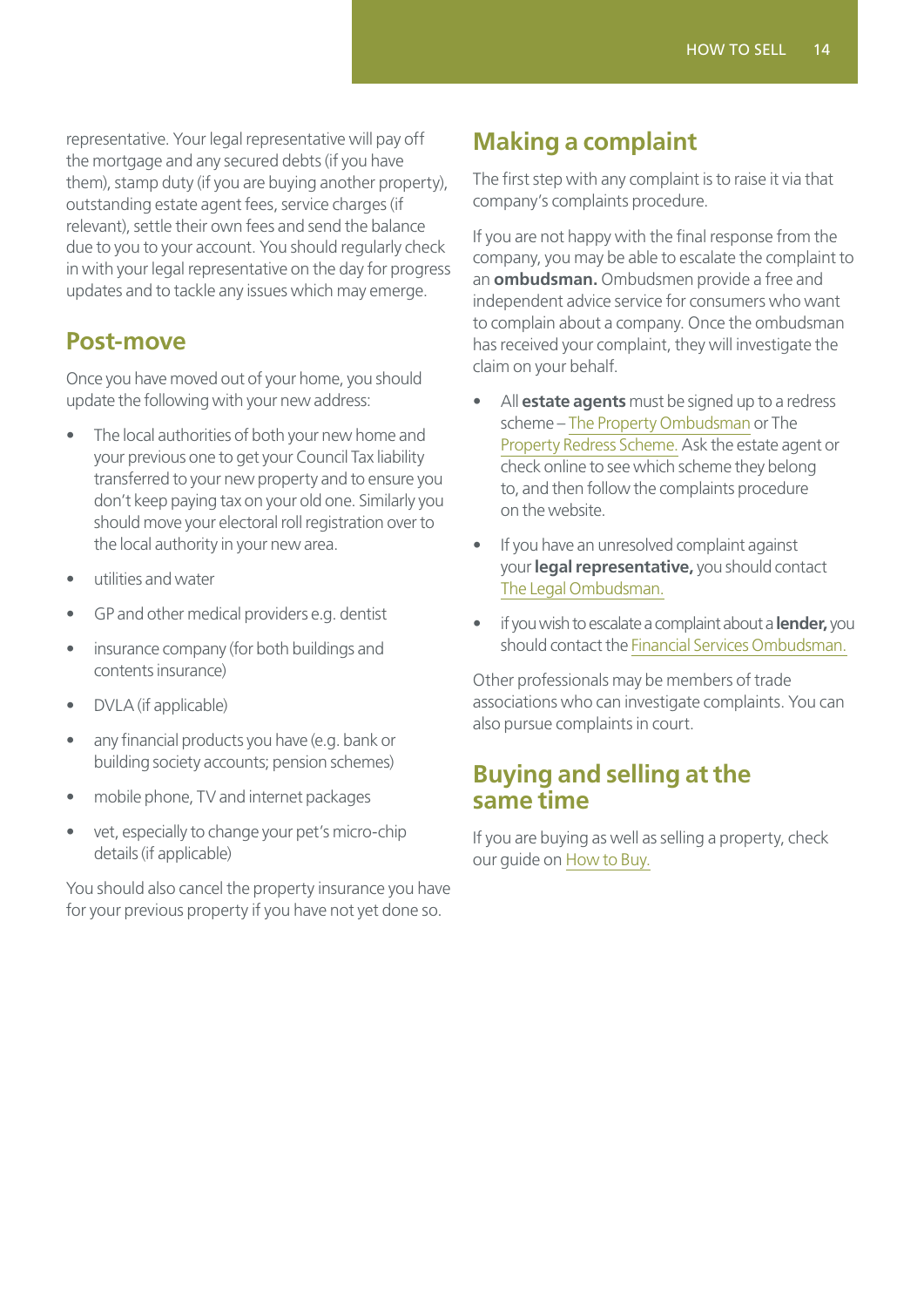### <span id="page-14-0"></span>**Other organisations who can help**

[Citizen's Advice](https://www.citizensadvice.org.uk/housing/moving-and-improving-your-home/) – free, independent, confidential and impartial advice on a wide range of areas including housing and consumer issues

[Money Advice Service](https://www.moneyadviceservice.org.uk/en/categories/mortgages) – free and impartial money advice, including on mortgages

[Which?](https://www.which.co.uk/money/mortgages-and-property) – free and impartial consumer advice

[Home Owners Alliance](https://hoa.org.uk/) – provides free expert advice and services for homeowners and aspiring homeowners.

[Age UK](https://www.ageuk.org.uk/information-advice/care/housing-options/) – free advice on retirement properties

[PropertyChecklists.co.uk](http://www.propertychecklists.co.uk/) – free checklists on all aspects of buying and selling

[Money Saving Expert](https://www.moneysavingexpert.com/mortgages/) – free advice on mortgages and homes

[Historic England](https://historicengland.org.uk/advice/your-home/) – free advice on the implications of living in a listed building or conservation area, and how to look after a listed home

[Leasehold Advisory Service](https://www.lease-advice.org/) – free information and advice about residential leasehold and park homes law

[Move IQ](https://www.moveiq.co.uk/) – tips for buying, renting, selling and moving home

[Conveyancing Association](http://www.conveyancingassociation.org.uk/) – more information on the legal aspects of the home buying and selling process

[HM Land Registry –](https://www.gov.uk/government/organisations/land-registry) searchable property information (e.g. flood risk) and advice for joint property owners and for boundary questions

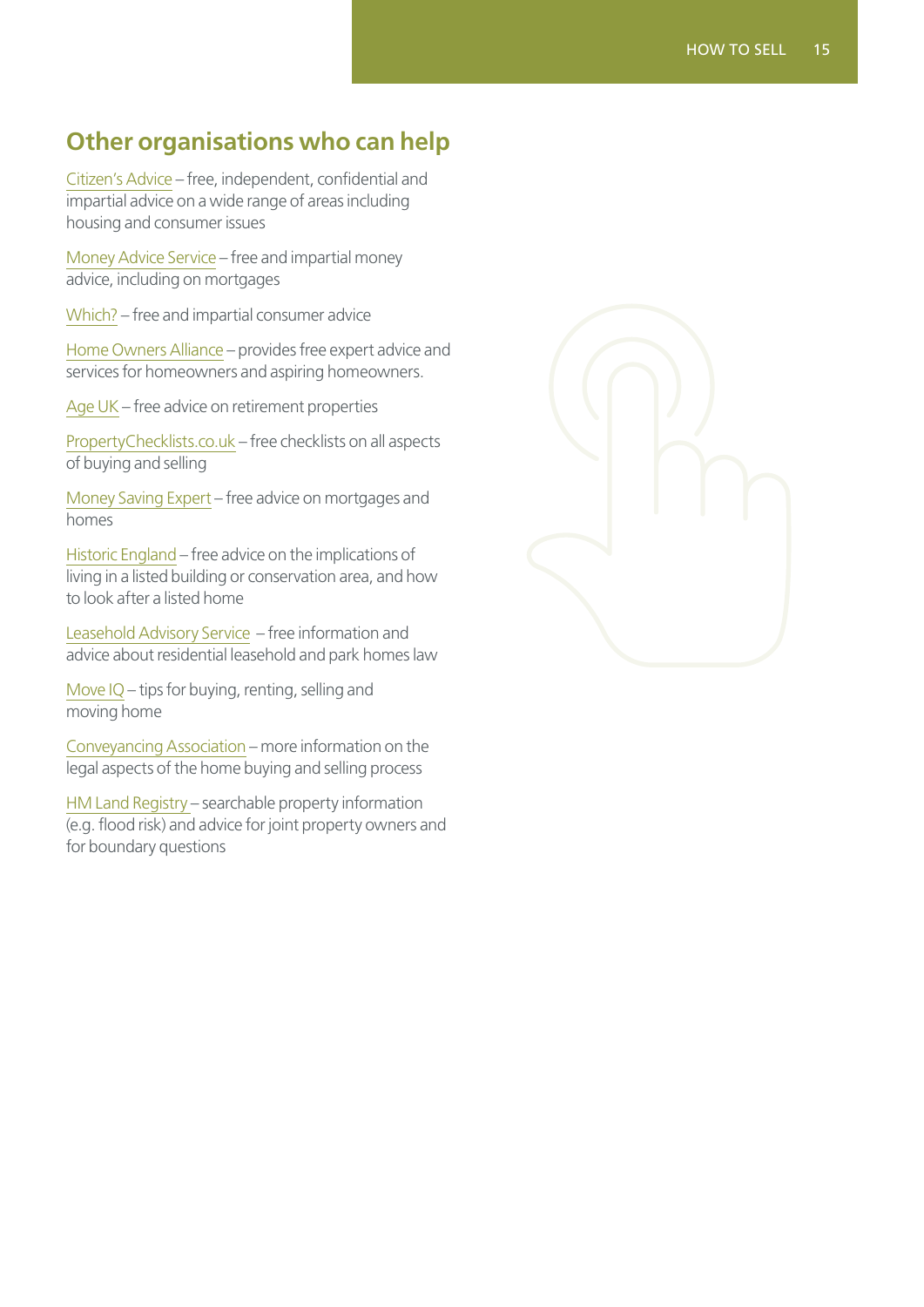### <span id="page-15-0"></span>**Glossary**

- **completion** when your legal representative transfers the remaining funds to the seller's legal representative, and you take ownership of the property
- **conveyancer** legal executive, licensed conveyancer or conveyancing solicitor who does the legal work to do with transferring the ownership of land or buildings from one person to another. They will generally owe a duty to their client to take reasonable care when carrying out that legal work.
- **decision in principle** a written statement from a lender to say that 'in principle' they would lend a certain amount to a particular prospective borrower.
- **deposit** a payment passed on to your legal representative upon exchange of contracts, which represents a percentage of the purchase price.
- **Energy Performance Certificate** an Energy Label with a ranking between A and G that also indicates running costs and suggests suitable improvements which can be made to a property to make it more energy efficient. An EPC must be provided to any potential buyer unless the property is exempt from EPC requirements.
- **estate agent** a person/business who markets and negotiates on the sale of property; facilitating the introduction of buyers and sellers. Estate agents must make reasonable enquiries about a property and disclose any important information they become aware of to potential buyers.
- **exchange of contracts** when contracts are exchanged between buyers and sellers. Legally binding and commits the parties to the property sale/purchase.
- **equity** the difference between the property's value and the outstanding debts you owe on it.
- **event fee** a fee payable under a term of, or relating to, a residential lease of a retirement property on certain events such as resale and sub-letting. An event fee is sometimes referred to as an exit or transfer fee.
- **FENSA** a certification scheme for replacement window installers. FENSA members are certified as competent persons and can self-certify that replacement windows comply with building regulations, meaning you don't need a separate assessment from a local authority building control inspector.
- **fittings** items in your property that are not fixed down e.g. carpets, curtain rails, free-standing ovens, fridges, freezers and washing machines.
- **fixtures** items in your property that are fixed to the floor or wall, e.g. light fittings, built-in wardrobes, boiler, radiators, plug sockets.
- **freehold** –where you own the land and the buildings on it outright.
- **ground rent** A payment generally made annually by the leaseholder to the freeholder under the terms of a lease. Historically many ground rents are set at a minimal 'peppercorn' rate; but it is also common for the lease to provide that the ground rent increases at intervals. For example, initial ground rent of £100 per annum going up after 33 years to £150 p.a. and after 66 years increasing finally to £200 p.a. However, there can be substantially higher increases and more regular changes, so the amount and any consequential changes should be understood at an early stage.
- **HM Land Registry** the organisation which registers the ownership of land and property in England and Wales.
- **indemnity insurance**  insurance that can be used during conveyancing transactions to cover a legal defect with the property that can't be quickly resolved, or at all.
- **lease** a document which sets out the rights and duties of landlord, leaseholder and any other party, such as a management company, who has rights and obligations in the lease.
- **leasehold** where you own the right to occupy a property for a fixed number of years, typically 99 years or more.
- **listed status**  listing marks a building's special architectural and historic interest, and brings it under the protection of the planning system. Depending on the category of listed building and the scope of alterations a householder may wish to make, listed building consent will need to be secured to make any changes that might affect the building's special interest. More details are available on [Historic England's](https://historicengland.org.uk/listing/what-is-designation/listed-buildings/) website.
- **local authority searches** a set of information about a property and/or land and the local area provided by the relevant authority.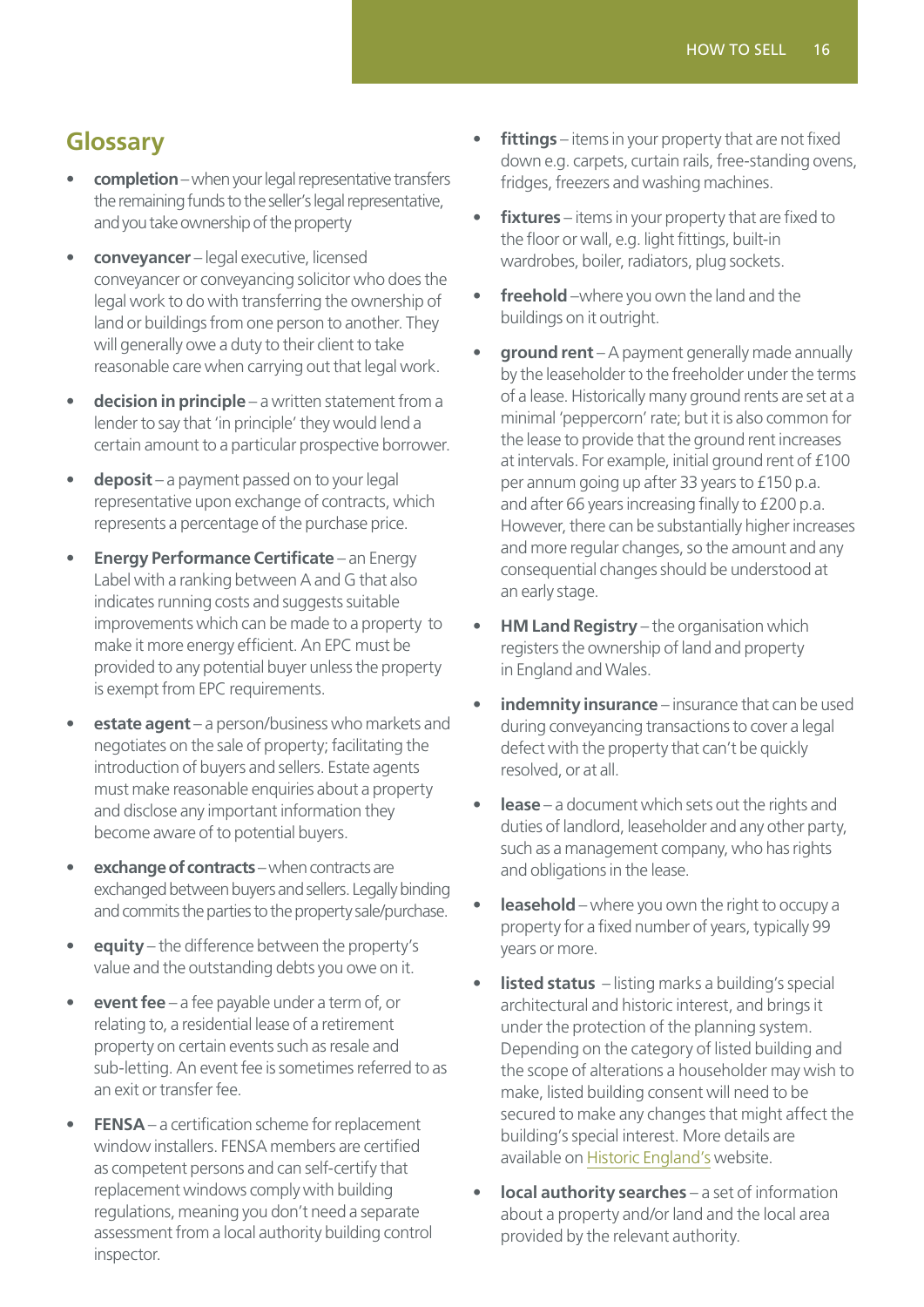- **mortgage valuation** an assessment made by your mortgage provider as to whether they are willing to lend you money against a property. This is not the same thing as a survey.
- **negative equity** when your home is worth less than the amount you owe a financial provider or other organisation for your mortgage.
- **ombudsman**  an official organisation appointed to investigate individuals' complaints against a company or organisation.
- **probate** the process through which someone is given permission to deal with the estate (belongings and debts) of someone who has died.
- **property chain** linked property transactions, where a seller of one property is a buyer of another.
- **property searches** a legal professional will conduct legal searches when you are buying a property to ensure there are no other factors you should be aware of. Some searches will be recommended by your legal representative for all purchases and others will be required by the mortgage lender to protect them from any liabilities that the property may have.
- **redemption figure** the amount it will cost to pay back your mortgage early, which consists of the remaining unpaid mortgage, any early payback charges and a certain amount of interest.
- **redress scheme** all estate agents are legally required to be members of a redress scheme. Schemes may be able to resolve disputes between estate agents and consumers once internal complaint processes have been exhausted. More information is available on on the [Government's website.](https://www.gov.uk/redress-scheme-estate-agencies)
- **referral fee** a payment made from one business to another in exchange for referring customers to them.
- **reservation agreement** an agreement between the buyer and seller where each commits to a property transaction. May include a financial penalty for pulling out of the agreement to cover costs incurred by the other party during the transaction process.
- **reservation fee** a payment made to a developer to secure a property.
- **service charge** A contribution payable by a leaseholder typically to a freeholder or managing agent, for a share of the cost of insuring, maintaining, repairing, and cleaning the building.
- **snagging** defects or unfinished pieces of work in a new build home.
- sold subject to contract (SSTC) an offer has been made on the property and the seller has accepted it, but they have yet to exchange contracts, so it is not legally binding.
- **sole selling rights** this type of contract means that the estate agent is the only one able to sell a house during the period set out in the agreement. This means that even if you find a buyer yourself, you will still have to pay commission fees to the estate agent. If you engage another estate agent during the period stipulated and find a buyer through them, you may find you are liable for dual fees where both agents require payment.
- **stamp duty/Land Transaction Tax** a tax paid upon purchase of any homes costing more than £125,000 in England (or £180,000 in Wales), unless you are a first time buyer.
- **(home) survey** an agreed level of service to advise clients on the condition and matters relating to a property. The homebuyer's survey should not be confused with a mortgage valuation.
- **(home) surveyor** it is advisable to employ the services of a qualified surveyor to conduct a homebuyer's survey before purchasing a property.
- **TA6 form (or TA7 form for leasehold properties)** – Property Information Form which sets out information relating to a property for sale; e.g boundaries and disputes
- **TA10 form** known as the Fittings and Content Form or the Fixtures and Fitting Form. Sets out what fixtures and fittings are included in the sale of the property and which are excluded.
- **title** legal ownership of a property.
- **under offer –** the same as 'sold subject to contract' - an offer has been made on the property and the seller has accepted it, but they have yet to exchange contracts, so it is not legally binding.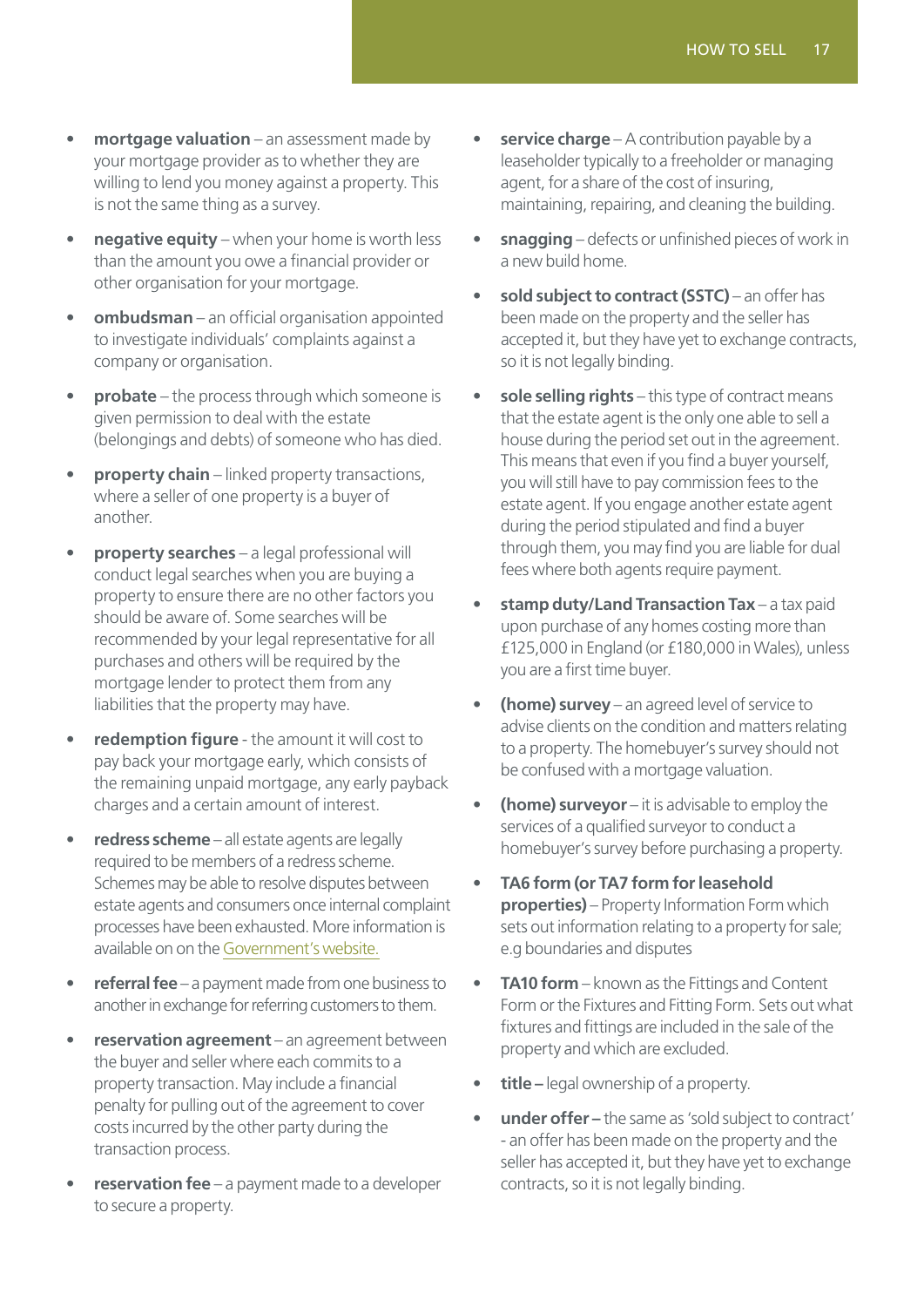# <span id="page-17-0"></span>**Annex: Key milestones**

Length varies - if there is little interest in your property, ask your estate agent what you can do

| <b>Get your</b><br>home sale<br>ready                                                                                                                                                                                                                                   | <b>Get your</b><br>property on<br>the market                                                                                                                                                                                | <b>Property</b><br>goes on sale                                                                                                                        | Offer(s)<br>received                                                                                                                                                                                                           | <b>Property</b><br>sold subject<br>to contract                                                                                                                                         |  |  |  |
|-------------------------------------------------------------------------------------------------------------------------------------------------------------------------------------------------------------------------------------------------------------------------|-----------------------------------------------------------------------------------------------------------------------------------------------------------------------------------------------------------------------------|--------------------------------------------------------------------------------------------------------------------------------------------------------|--------------------------------------------------------------------------------------------------------------------------------------------------------------------------------------------------------------------------------|----------------------------------------------------------------------------------------------------------------------------------------------------------------------------------------|--|--|--|
| Check finances<br>Undertake<br>repairs/ home<br>improvements<br>Gather<br>paperwork<br>Research estate<br>agents                                                                                                                                                        | Research local<br>$\bullet$<br>house prices<br>Get 3 valuations<br>$\bullet$<br>Choose estate<br>agent<br>Estate agent<br>$\bullet$<br>collects material<br>facts relating to<br>your home to<br>inform potential<br>buyers | Potential buyers<br>$\bullet$<br>view property<br>Research and<br>$\bullet$<br>choose a legal<br>representative to<br>handle the legal<br>side of sale | Negotiate<br>$\bullet$<br>with potential<br>buyer(s)<br>Consider<br>carefully which<br>offer to accept                                                                                                                         |                                                                                                                                                                                        |  |  |  |
| Sold subject to contract to moving in                                                                                                                                                                                                                                   |                                                                                                                                                                                                                             |                                                                                                                                                        |                                                                                                                                                                                                                                |                                                                                                                                                                                        |  |  |  |
| <b>Completion</b><br>and moving in                                                                                                                                                                                                                                      | <b>Plan to move</b>                                                                                                                                                                                                         | <b>Exchange</b><br>contracts                                                                                                                           | <b>Property</b><br>searches &<br>survey                                                                                                                                                                                        | <b>Arrange</b><br>mortgage                                                                                                                                                             |  |  |  |
| Payments<br>$\bullet$<br>transferred legal<br>representatives<br>Deliver house<br>keys to estate<br>agent or directly<br>to buyer<br>Post-move -<br>notify local<br>authority,<br>utilities providers<br>& other relevant<br>organisations<br>of your address<br>change |                                                                                                                                                                                                                             | Agree moving<br>$\bullet$<br>date                                                                                                                      | Buyer's legal<br>$\bullet$<br>representative<br>arranges<br>property<br>searches<br>Buyer arranges<br>survey of your<br>property<br>Additional<br>enquiries<br>Research<br>& choose<br>a removal<br>company<br>c. 28 - 45 days | Buyer arranges<br>$\bullet$<br>mortgage<br>Arrange to pay<br>$\bullet$<br>off your existing<br>mortgage<br>Arrange a new<br>mortgage if<br>purchasing<br>another home<br>c. 18-40 days |  |  |  |

#### **Marketing to selling subject to contract**

Approx. 12 weeks (although precise timing varies)